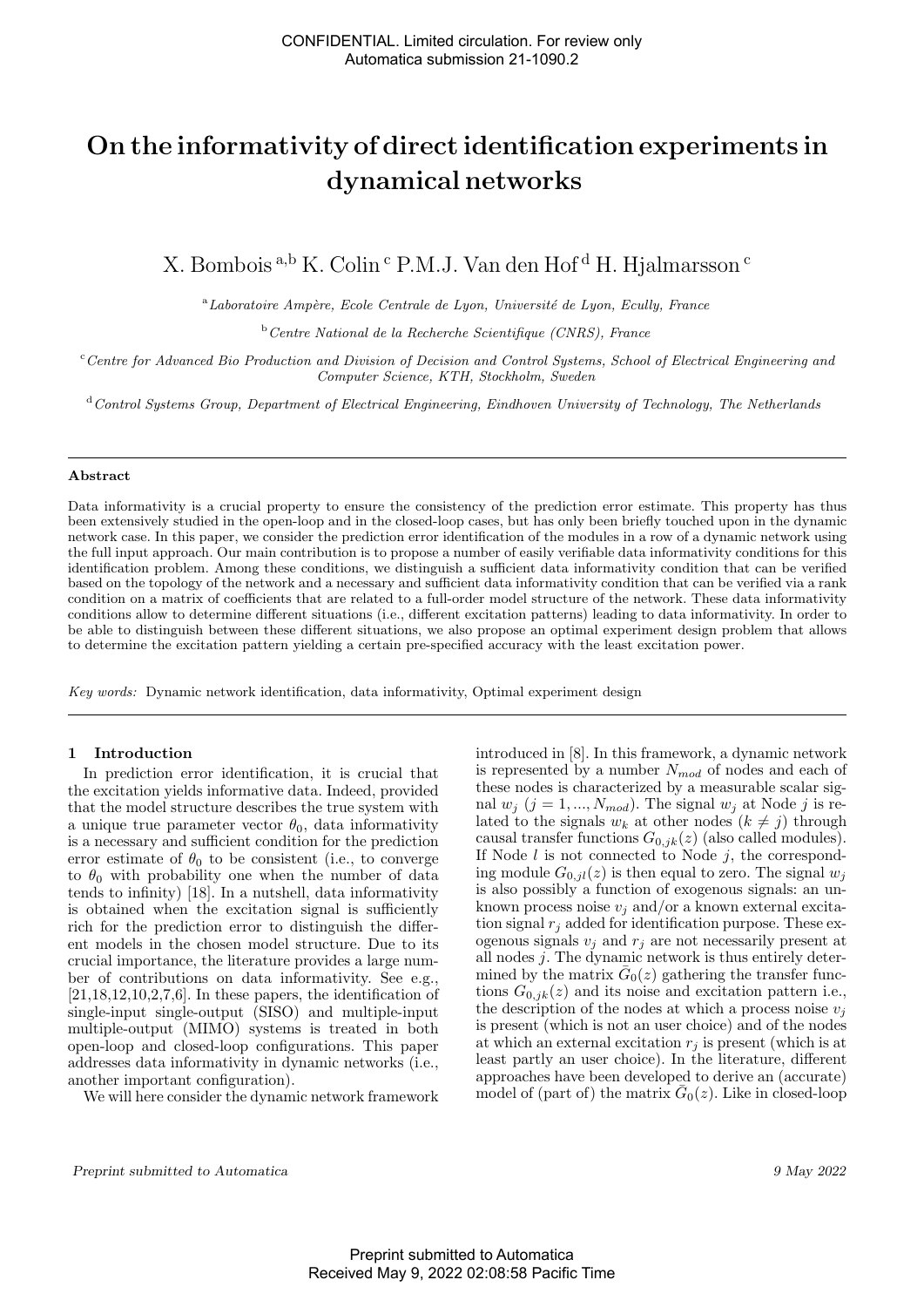identification, we can distinguish, on the one hand, direct approaches where the node signals  $w_k$  are used as data for the identification of the elements of  $\bar{G}_0(z)$  [8] and, on the other hand, indirect approaches where the model(s) of the module(s) of  $\bar{G}_0(z)$  are back-computed from an identified model of the closed-loop transfer matrix between the external excitation signals and the node signals  $|15,16|$ .

Data informativity is as crucial for (prediction error) dynamic network identification as it is for SISO and MIMO identification. Indeed, in order to derive consistent models in dynamic network identification, the noise and excitation pattern must lead to sufficiently rich data for the prediction error to distinguish the different models in the chosen model structure. However, until now, even though some preliminary results can be found in e.g., [8,13,9], data informativity for dynamic network identification has only been briefly touched upon in the literature. As opposed to data informativity, the concept of network identifiability has been extensively explored (see e.g., [15,11,16,23,5,20]). In a nutshell, a network is said identifiable if we can uniquely retrieve (part of) the open-loop representation of the network (i.e.,  $\bar{G}_0(z)$ ) from closed-loop representations of the network (i.e., representations of the tranfer between the exogenous signals and (some of) the node signals). Network identifiability and data informativity are thus clearly different concepts and a deep analysis of data informativity conditions for dynamic network identification is thus absent in the literature. In this paper, we will address the data informativity issue for one particular dynamic network identification method: the so-called full input approach. The full input approach pertains to the identification of all the unknown modules of a row of the matrix  $\bar{G}_0(z)$  via the node signals  $w_k$  (it is thus a *direct* dynamic network method) [8]. The full input approach may be a way to identify one single module in this row (see [8] for more details).

In [8] (where the full input approach was introduced), the issue of data informativity was tackled via a condition on the power spectrum matrix of the data used for the identification. However, it is difficult to determine if a given noise and excitation pattern yields data informativity (or not) using this condition. Moreover, as pointed out in [13], it is also difficult to interpret this condition in order to determine at which node(s) excitation signals  $r_k$  have to be added if the current noise and excitation pattern does not lead to data informativity. In the present paper, our first contribution is to reformulate the data informativity condition proposed in [8]. With this reformulation, data informativity can be inferred, in some cases, with the sole excitation of the process noises  $v_i$  present in the network and, in other cases, by the addition of filtered white noise excitations  $r_i$  at some nodes. The data informativity condition requires that a part of the transfer matrix  $\bar{S}_0(z) = (I - \bar{G}_0(z))^{-1}$ is full row rank. Using the results in [16], this rank condition can be verified via the analysis of the graph of the network (i.e., the interconnection structure of the net-

work). Using this graph interpretation, we will see that it is then straightforward to verify if a given noise and excitation pattern yields data informativity and that we can also easily determine at which node(s) excitation signals  $r_k$  have to be added if the current noise and excitation pattern does not lead to data informativity. We will also observe that one noise and excitation pattern leading to data informativity is the one proposed in [9], but many other excitation patterns are also possible.

The main characteristic of the data informativity condition proposed in [8] and of its reformulation derived in this paper is that they ensure data informativity for any model structure. This means that, if a noise and excitation pattern respects this condition, it will ensure consistent estimates of modules that can have infinite complexity. While this could be seen as an advantage in some cases, this also means that, when the to-be-identified modules are of restricted complexity, many noise and excitation patterns that would lead to data informativity will not be detected by these conditions. In particular, we will see that multisine excitation signals yielding data informativity will never be detected by these conditions.

In order to be able to more finely detect when data informativity is obtained, a second and important contribution of this paper is to derive a data informativity condition that takes into account the complexity of the to-be-identified modules. This condition is a necessary and sufficient condition to verify whether, for a given noise and excitation pattern and for given multisine or filtered white noise excitation signals, the obtained data are informative for a full-order model structure of the to-be-identified modules. This necessary and sufficient condition has a rather complex form. However, using the framework introduced in [6], we show that its verification boils down to a rank condition on a matrix of coefficients<sup>1</sup>. When the data are not informative for a given choice of external excitations, the insights developed in [6] on this rank condition can be used to determine the necessary measures to increase the informativity of the data.

Using these data informativity conditions, we can determine a set of situations in which the addition at certain nodes of excitation signals with given power spectra leads to consistent estimates of the to-be-identified modules, i.e. to models that converge to the true value of the module when the number of data tends to infinity. All these situations are thus equivalent when the number of data tends to infinity. However, for a finite data set, the respective accuracy can be much different. Another contribution of the paper is to propose to use optimal experiment design to distinguish between these

<sup>&</sup>lt;sup>1</sup> In [13], a necessary and sufficient condition is proposed to ensure a strictly positive-definite information matrix for the full input identification method. This condition could thus also be seen as a data informativity condition. However, as opposed to the condition in this paper, [13] does not provide a framework that allows the verification of this complex condition.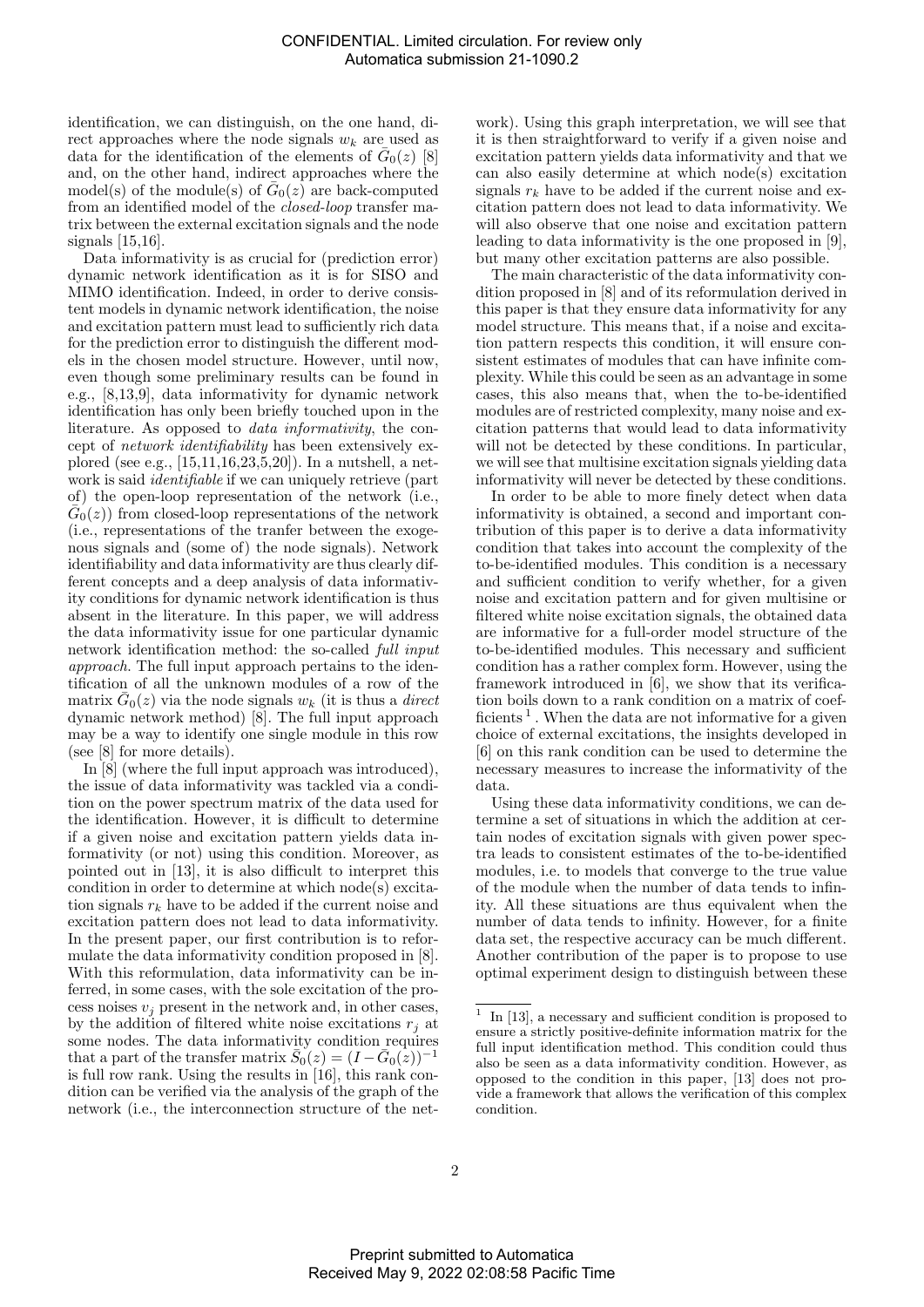situations,. In particular, we will determine the particular excitation pattern that leads to the desired accuracy of the to-be-identified modules with the smallest excitation power. The use of optimal experiment design for this purpose was first introduced in our paper [3] where a very specific type of network is considered, namely the interconnection of simple closed-loop systems. We here extend this work towards the generic network description in [8]. It is to be noted that, in [19], a similar problem is also considered, but for an indirect identification approach.

The sequel of the paper will be organized as follows. In Section 2, we will describe in more details the considered dynamic network. In Section 3, the full input approach will be presented and we will show that data informativity is indeed crucial to derive consistent estimates of the to-be-identified modules. In Section 4, we will then present the more conservative data informativity conditions while, in Section 5, we will present our necessary and sufficient data informativity condition. Section 6 will pertain to the optimal experiment design approach to detect an optimal excitation pattern.

Notations: In this paper, vectors of discrete-time signals and matrices/vectors of discrete-time transfer functions will be denoted with a bar:  $\bar{x}(t)$  and  $X(z)$  (t represents the sample number and z denotes both the Z-transform variable and the shift operator). We denote by  $x_i(t)$ (resp.  $X_{ik}(z)$ ) the i<sup>th</sup> entry of the vector of signals  $\bar{x}(t)$ (resp. the  $(i, k)$ -entry of the matrix of transfer functions  $\bar{X}(z)$ ). To define parts of  $\bar{x}(t)$  and  $\bar{X}(z)$ , we will use calligraphic symbols such as  $\mathcal{X}, \mathcal{Y}$  to denote set of indexes corresponding to the entries of  $\bar{x}(t)$  or corresponding to the rows and columns of  $\bar{X}(z)$ . The cardinality of a set of indexes  $\mathcal X$  will be denoted by  $n_{\mathcal X}$ . For a vector of signals  $\bar{x}(t)$ ,  $\bar{x}_{\mathcal{X}}(t)$  is the vector of dimension  $n_{\mathcal{X}}$  obtained by only conserving the entries in  $\mathcal{X}(\bar{x}_{\mathcal{X}}(t) = (x_1(t), x_2(t))$ for  $\mathcal{X} = \{1, 2\}$ . For a matrix of transfer functions  $\bar{X}(z)$ , we will denote by  $X_{\mathcal{X},\mathcal{Y}}(z)$  the part of  $X(z)$  obtained by only conserving the rows in  $\mathcal X$  and the columns in  $\mathcal Y$ . As an example, if  $\mathcal{X} = \{1, 2\}$  and  $\mathcal{Y} = \{2, 3\}$ , we have:

$$
\bar{X}_{\mathcal{X},\mathcal{Y}}(z) = \begin{pmatrix} \bar{X}_{12}(z) & \bar{X}_{13}(z) \\ \bar{X}_{22}(z) & \bar{X}_{23}(z) \end{pmatrix}
$$

When  $X$  or  $Y$  are singletons, we use the following shorthand notation for  $\bar{X}_{\mathcal{X},\mathcal{Y}}(z)$ :  $\bar{X}_{i,\mathcal{Y}}(z)$  when  $\mathcal{X} = \{i\}$  and  $\bar{X}_{\mathcal{X},k}(z)$  when  $\mathcal{Y} = \{k\}$ . Using these notations, we have that  $\bar{w}_{\mathcal{X}}(t) = \bar{X}_{\mathcal{X},\mathcal{Y}}(z)\bar{x}_{\mathcal{Y}}(t)$  for any sets X and Y when  $\bar{w}(t) = \bar{X}(z)\bar{x}(t)$ . Note also that, when the matrix  $\bar{X}(z)$ pertains to the true dynamic network, we will use the notation  $\bar{X}_0(z)$ . Consequently, entries of this matrix will then be logically denoted  $\bar{X}_{0,ik}(z)$  and parts of this matrix  $\bar{X}_{0,\mathcal{X},\mathcal{Y}}(z)$ . In addition, the matrix  $I_n$  denotes the identity matrix of dimension n and  $diag(a_1, ..., a_n)$  denotes the matrix of dimension  $n \times n$ :

$$
\left(\n\begin{array}{ccc}\na_1 & 0 & 0 \\
0 & \ddots & 0 \\
0 & 0 & a_n\n\end{array}\n\right)
$$

For a matrix A,  $A<sup>T</sup>$  denotes the transpose of A and  $A^*$ its conjugate transpose. Finally, for a quasi-stationary signal  $x(t)$  [18],  $\bar{E}x(t) \triangleq \lim_{N \to \infty} \frac{1}{N} \sum_{t=1}^{N} Ex(t)$  (*E* is the expectation operator).

## 2 Network description

In this paper, we consider the problem of identifying particular modules of a stable dynamic network. This dynamic network is made up of  $N_{mod}$  nodes that are each characterized by a scalar valued measurable signal  $w_k(t)$   $(k = 1, ..., N_{mod})$ . The vector  $\bar{w}(t) = (w_1(t), w_2(t), ..., w_{N_{mod}}(t))^T$  obeys the following equation [8]:

$$
\bar{w}(t) = \bar{G}_0(z) \ \bar{w}(t) + \bar{r}(t) + \underbrace{\bar{H}_0(z)\bar{e}(t)}_{=\bar{v}(t)} \tag{1}
$$

$$
\bar{G}_0(z) = \begin{pmatrix}\n0 & G_{0,12}(z) & \dots G_{0,1N_{mod}}(z) \\
G_{0,21}(z) & 0 & \dots G_{0,2N_{mod}}(z) \\
\dots & \dots & \dots & \dots \\
G_{0,N_{mod}1}(z) & G_{0,N_{mod}2}(z) & \dots & 0\n\end{pmatrix}
$$
\n(2)

 $\bar{H}_0(z) = diag(H_{0,1}(z), H_{0,2}(z), ..., H_{0,N_{mod}}(z))$  (3) where all the non-zero entries in (2) are proper transfer functions and where  $\bar{r}(t) = (r_1(t), r_2(t), ..., r_{N_{mod}}(t))^T$ is a vector of external excitation signals that can be freely chosen by the user, e.g., for identification purposes  $(\bar{r}(t) = 0$  in normal operations). In (1), the vec- $\text{tor }\bar{v}(t)=(v_1(t),v_2(t),...,v_{N_{mod}}(t))^T$  represents the process noise acting on the network. This process noise is modeled as  $\bar{v}(t) = \bar{H}_0(z)\bar{e}(t)$  where  $\bar{H}_0(z)$  is a diagonal transfer matrix with diagonal elements  $H_{0,k}(z)$  $(k = 1, ..., N_{mod})$  that are all stable, inversely stable and monic and where  $\bar{e}(t) = (e_1(t), e_2(t), ..., e_{N_{mod}}(t))^T$  with  $e_k(t)$   $(k = 1, ..., N_{mod})$  being zero-mean white noise signals of variance  $\sigma_{e_k}^2$   $(k = 1, ..., N_{mod})$ . The covariance matrix  $E\bar{e}(t)\bar{e}^T(t)$  of  $\bar{e}(t)$  will be denoted by <sup>2</sup>  $\Sigma_0$ . We will not impose any constraint on  $\Sigma_0$  i.e.,  $\Sigma_0$  is neither required to be diagonal nor strictly positive definite.

Let us also make the following additional standard assumptions on the network:

Assumption 1 Consider the network described by (1)- (2)-(3). We assume that  $\bar{e}(t)$  is independent of  $\bar{r}(t)$  and is also such that  $E\bar{e}(t)\bar{e}^T(t-\tau) = 0$  for all  $\tau \neq 0$ . We

<sup>&</sup>lt;sup>2</sup> The variance  $\sigma_{e_k}^2$  ( $k = 1, ..., N_{mod}$ ) of the white noise entries  $e_k$  of  $\bar{e}(t)$  are the diagonal elements of  $\Sigma_0$ .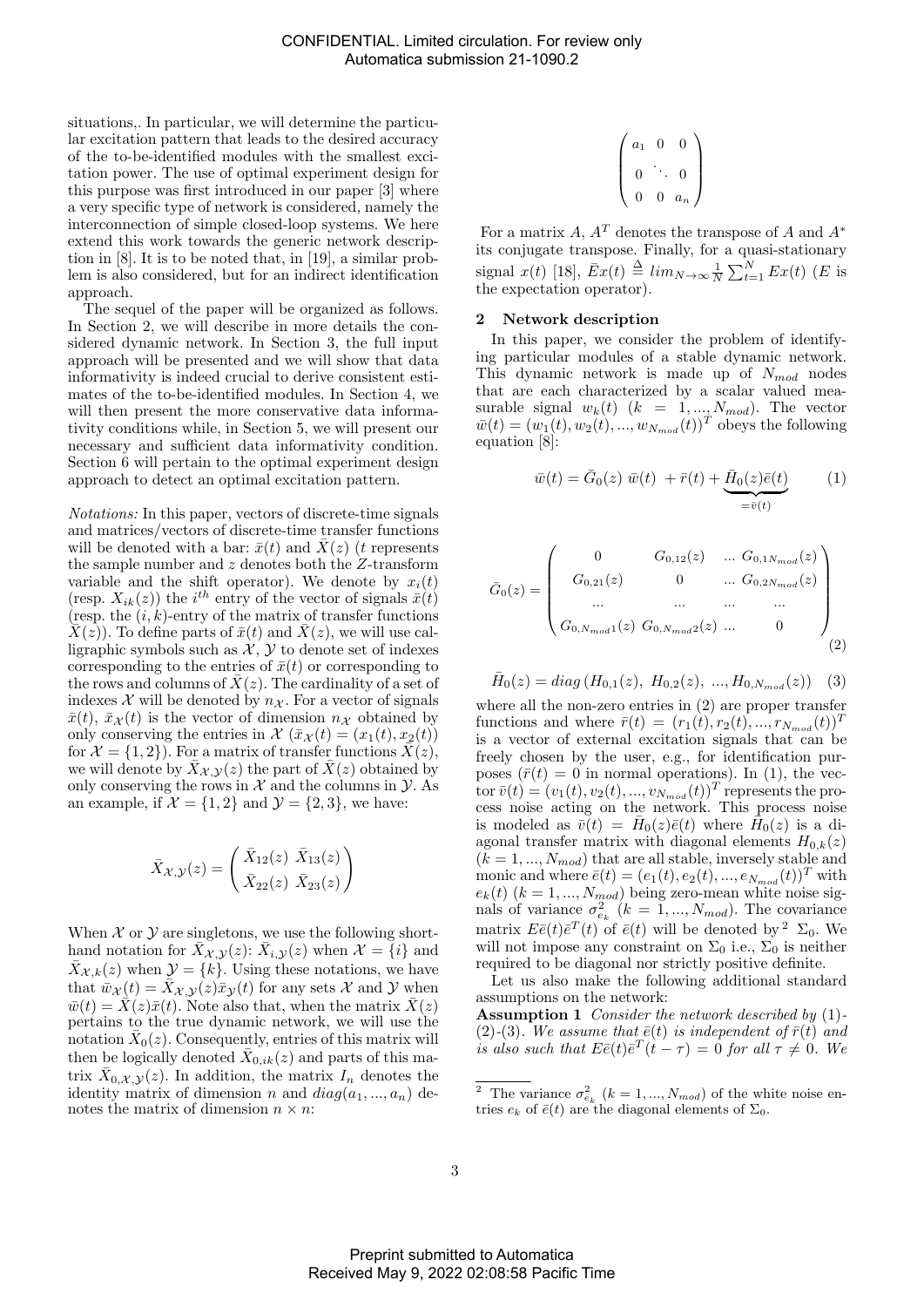also assume that the network is well-posed<sup>3</sup> with a stable closed-loop description  $\bar{S}_0(z) = (I_{N_{mod}} - \bar{G}_0(z))^{-1}$ , so that the network can also be expressed as

$$
\bar{w}(t) = \bar{S}_0(z) \left( \bar{r}(t) + \bar{v}(t) \right). \tag{4}
$$

The above description of the network allows for some elements  $v_k(t)$  of  $\bar{v}(t)$  to be identically zero <sup>4</sup>. We indeed just have to choose  $\sigma_{e_k}^2 = 0$  and  $H_{0,k}(z) = 1$  in this case. In this paper, we will suppose that we know which  $v_k(t)$ are equal to zero and which  $v_k(t)$  are not equal to zero. For the sequel, let us denote by  $V$  the set of indexes  $k$ corresponding to nodes such that  $\sigma_{e_k}^2 \neq 0$  i.e., the set of nodes where  $e_k(t) \neq 0$  and  $v_k(t) \neq 0$ . Using the notations introduced at the end of Section 1,  $\bar{v}_\mathcal{V}(t)$  (resp.  $\bar{e}_\mathcal{V}(t)$ ) corresponds to the non-zero elements of  $\bar{v}(t)$  (resp.  $\bar{e}(t)$ ) and we have that  $\bar{v}_\mathcal{V}(t) = H_{0,\mathcal{V},\mathcal{V}}(z)\bar{e}_\mathcal{V}(t)$ . In the sequel, the covariance matrix  $E \bar{e}_{\mathcal{V}}(t) \bar{e}_{\mathcal{V}}^T(t)$  of  $\bar{e}_{\mathcal{V}}(t)$  will be denoted by  $\Sigma_{0,\mathcal{V}} \geq 0$ . For the sequel, it is important to note that this covariance matrix (as any other positive semidefinite matrix) can be decomposed as  $\Sigma_{0,\mathcal{V}} = \Xi_{0,\mathcal{V}} \Xi_{0,\mathcal{V}}^T$ where  $\Xi_{0,\mathcal{V}}$  is a matrix with  $n_{\mathcal{V}}$  rows and a number of columns equal to the rank of  $\Sigma_{0,\mathcal{V}}$  (see e.g. [11]).

Note also that, similarly to  $\bar{v}(t)$ , the excitation vector  $\bar{r}(t)$  that we use for identification purpose can also contain zero elements. Let us thus denote  $R$  the set of indexes k corresponding to nodes such that  $r_k \neq 0$ .

**Remark.** Even though the assumption that  $\bar{H}_0(z)$  is diagonal is restrictive, the possibility of spatial correlation between the elements of  $\bar{e}(t)$  allows to generate a large class of disturbances  $\bar{v}(t)$  having as power spectrum  $\Phi_{\bar{v}}(\omega) = \bar{H}_0(e^{j\omega})\Sigma_0 \bar{H}_0^*(e^{j\omega})$  (recall that  $\Sigma_0 \geq 0$ can have non-zero off-diagonal terms). Note also that, since  $\Sigma_0$  is not assumed strictly positive definite, the matrix (3) is not the unique monic, stable and inversely stable matrix that allows to model the random vector  $\bar{v}(t)$  with the aforementioned spectrum [11]. This nonuniqueness is here not a problem since the identification procedure of the next section will only require that, for a given k where  $\sigma_{e,k}^2 \neq 0$ ,  $v_k(t)$  can be uniquely represented as  $v_k(t) = H_{0,k}(z)e_k(t)$  with a stable, inversely stable and monic transfer function  $H_{0,k}$  and this property obviously holds.

#### 3 Full input identification approach

As already mentioned, our objective is to use prediction error identification to accurately identify the (unknown) modules in a row of the matrix  $\bar{G}_0(z)$ , say Row j. We will use for this purpose the Multiple Input Single Output (MISO) approach introduced in [8] i.e., the socalled full input approach. Before presenting this identification approach in more detail, let us introduce some

concepts related to the  $j^{th}$  row of  $\bar{G}_0$ . This row can contain entries  $G_{0,jk}$  that are known to be identically zero, entries that are both known and not equal to zero and, finally, entries that are unknown. For the sequel, we need to define two additional sets of indexes related to these types of elements:  $K$  is the set of indexes k corresponding to entries  $G_{0,jk}(z)$  that are both known and not equal to zero, while  $\mathcal D$  is the set of indexes k corresponding to unknown entries  $G_{0,jk}(z)$ .

Let us now present the MISO identification problem considered in this paper. For this purpose, let us define, using the notations introduced at the end of Section 1, the signal  $y_j(t)$  as follows:

$$
y_j(t) \stackrel{\Delta}{=} w_j(t) - r_j(t) - \bar{G}_{0,j,\mathcal{K}}(z) \bar{w}_{\mathcal{K}}(t). \qquad (5)
$$

Since  $\bar{G}_{0,j,\mathcal{K}}(z)$  is a row vector containing the known nonzero elements of the  $j^{th}$  row of  $\bar{G}_0(z)$ , the signal  $y_j(t)$  is a computable quantity that obeys (see (1)):

$$
y_j(t) = \bar{G}_{0,j,\mathcal{D}}(z) \ \bar{w}_{\mathcal{D}}(t) + H_{0,j}(z) \ e_j(t) \tag{6}
$$

where  $\bar{G}_{0,j,\mathcal{D}}(z)$  is a row vector of dimension  $n_{\mathcal{D}}$  containing the unknown elements of the  $j^{th}$  row of  $\bar{G}_0(z)$ . As already mentioned, the identification approach will pertain to the identification of a model of  $\bar{G}_{0,j,D}(z)$ and a model of  $H_{0,j}(z)$  and, as evidenced by  $(6)$ , this identification will be performed using a data set  $Z^N = \{y_j(t), \ \bar{w}_{\mathcal{D}}(t) \mid t = 1...N\}$ . Note that (6) has the classical form of a data-generating system in MISO (prediction error) identification since the measurable output  $y_i(t)$  is made up of the combination of an unknown stochastic disturbance  $H_{0,j}(z)e_j(t)$  and of a contribution of the known input  $\bar{w}_\mathcal{D}(t)$  through an unknown vector of transfer functions  $\tilde{G}_{0,j,\mathcal{D}}(z)$ . Since  $\bar{w}_{\mathcal{D}}(t)$  may be correlated with  $e_i(t)$ , we are moreover in a situation that is very similar to direct closed-loop identification [18]. As in direct closed-loop identification, we will here also need in many cases  $5$  to require that  $\bar{G}_{0,j,D}(z)$  is stable [18]. We will for simplicity make that assumption in the sequel.

Let us thus suppose that we have collected on the network (1), the data set  $Z^N$  and that we have defined a model structure  $\mathcal{M} = \{ \bar{G}_{j,\mathcal{D}}(z,\theta), H_j(z,\theta) \mid \theta \in \Theta \}$ where  $\bar{G}_{j,\mathcal{D}}(z,\theta)$  (resp.  $H_j(z,\theta)$ ) is a model for  $\bar{G}_{0,j,\mathcal{D}}(z)$ (resp.  $H_{0,j}(z)$ ) and  $\Theta$  is the set of all parameter vectors  $\hat{\theta}$  leading to a stable  $\bar{G}_{j,\mathcal{D}}(z,\theta)$  and to a monic, stable and inversely stable  $H_j(z, \theta)$ . In the sequel, M is also assumed to have the following property:

Assumption 2 The model structure  $\mathcal{M}$  =  $\{\bar{G}_j, p(\vec{z},\theta), H_j(z,\theta) \mid \theta \in \Theta\}$  has the property that there exists a unique parameter vector  $\theta_0 \in \Theta$  such that  $\bar{G}_{j,\mathcal{D}}(z,\theta_0) = \bar{G}_{0,j,\mathcal{D}}(z)$  and  $H_j(z,\theta_0) = H_{0,j}(z)$ .

Using the data set  $Z^N$  and the model structure  $\mathcal{M}$ , we can then obtain an estimate  $\hat{\theta}_N$  of  $\theta_0$  using the following

<sup>&</sup>lt;sup>3</sup> The well-possedness of the network means that  $\bar{S}_0(z)$  exists and also implies that  $\bar{S}_0(e^{j\omega})$  is full-rank at (almost) all frequencies  $\omega$ .

<sup>&</sup>lt;sup>4</sup> This can e.g. be the case if  $w_k$  represents the output of a controller.

 $5$  This additional assumption is not required if  $(6)$  is in the ARX or the ARMAX form.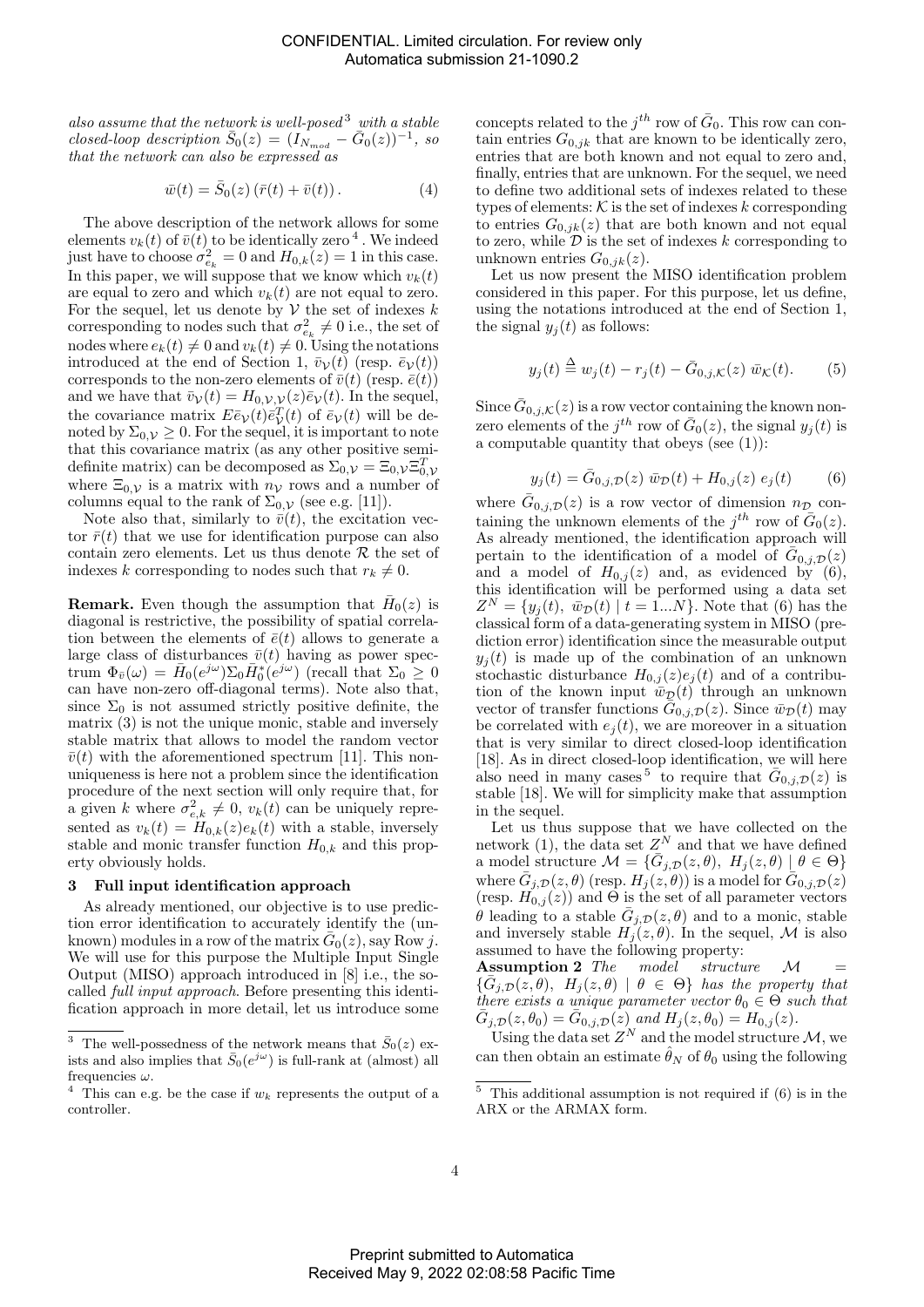prediction error criterion [18]:

$$
\hat{\theta}_N = \arg\min_{\theta \in \Theta} \frac{1}{N} \sum_{t=1}^N \epsilon_j^2(t, \theta) \tag{7}
$$

$$
\epsilon_j(t,\theta) = H_j^{-1}(z,\theta) \left( y_j(t) - \bar{G}_{j,\mathcal{D}}(z,\theta) \bar{w}_{\mathcal{D}}(t) \right). \tag{8}
$$

Using this estimate  $\hat{\theta}_N$ , we obtain a model  $\bar{G}_{j,\mathcal{D}}(z,\hat{\theta}_N)$ of  $\bar{G}_{0,j,\mathcal{D}}(z)$  and a model  $H_j(z,\hat{\theta}_N)$  of  $H_{0,j}(z)$ .

Remark. The MISO approach presented above can also be used if we are only interested in models of part of  $\bar{G}_{0,j,\mathcal{D}}(z)$  [8]. Moreover, this approach can also be repeated for each row in order to get a model of the full matrices  $\bar{G}_0(z)$  and  $\bar{H}_0(z)$ . The data informativity conditions that we will develop in the sequel are thus also relevant for these two particular situations.

In the sequel, we will determine the conditions under which  $\hat{\theta}_N$  is a consistent estimate of  $\theta_0$  which means that  $\hat{\theta}_N$  converges to  $\theta_0$  with probability one when  $N \to \infty$ . The consistency of the estimate (7) can also equivalently be established by proving that  $\theta_0$  is the unique minimum of  $\bar{E}\epsilon_j^2(t,\theta)$  [18]. We will prove this in two steps, i.e. we will first prove that  $\theta_0$  minimizes  $\bar{E} \epsilon_j^2(t, \theta)$ and then we will determine the conditions under which this minimum is unique. The results will depend on whether there is noise present in Node  $j$ . Let us thus suppose that this is indeed the case. The simpler case  $v_j(t) = e_j(t) = 0$  will briefly be treated in Appendix A.

**Assumption 3** In the network (1), the variance  $\sigma_{e_j}^2$  of the noise  $e_j$  at Node j is such that  $\sigma_{e_j}^2 \neq 0$  (j  $\in \mathcal{V}$ ).

As shown in the following proposition,  $\theta_0$  is a minimum of  $E\epsilon_j^2(t,\theta)$  under Assumptions 1, 2 and 3 if we add a delay condition similar to the one required for the direct closed-loop identification method [18] (see also [8]).

Proposition 1 Consider the stable MISO system (6) that is an element of a network (1) satisfying Assumptions 1 and 3 as well as the sets  $V$  and  $D$  defined in Sections 2 and 3, respectively. Consider the prediction error (8) computed based on data collected on this network and a model structure M satisfying Assumption 2. Then,  $\theta_0$  is a minimum of  $\overline{E} \epsilon_j^2(t, \theta)$  if, for all  $\theta$ , all the entries of the vector of transfer functions  $(\bar{G}_{0,j,D}(z) (\bar{G}_{j,D}(z, \theta))\bar{S}_{0,D,\mathcal{V}}(z)$  are either zero or contain at least one delay. Moreover, all (eventual) other minimizers  $\theta^*$ of  $\bar{E}\epsilon_j^2(t,\theta)$  are such that  $\epsilon_j(t,\theta^*) = \epsilon_j(t,\theta_0) = e_j(t)$ .

**Proof.** Using (6), (8) can be rewritten as  $\epsilon_i(t, \theta)$  =  $H_j^{-1}(z, \theta) \left( \Delta G_{j, \mathcal{D}}(z, \theta) \bar{w}_{\mathcal{D}}(t) + H_{0, j}(z) e_j(t) \right)$ where  $\vec{\Delta G}_{j,D}(z,\theta) = \vec{G}_{0,j,D}(z) - \vec{G}_{j,D}(z,\theta)$ . Using (4) and the sets  $\mathcal{R}$  and  $\mathcal V$  defined at the end of Section 2, we have

also that  $\bar{w}_{\mathcal{D}}(t) = \bar{S}_{0,\mathcal{D},\mathcal{R}}(z)\bar{r}_{\mathcal{R}}(t) + \bar{S}_{0,\mathcal{D},\mathcal{V}}(z)\bar{v}_{\mathcal{V}}(t).$ This leads to:

$$
\epsilon_j(t,\theta) = e_j(t) + s_1(t,\theta) + s_2(t,\theta) \tag{9}
$$

$$
s_1(t,\theta)=\frac{\bar{\Delta G}_{j,\mathcal{D}}(z,\theta)}{H_j(z,\theta)}\bar{S}_{0,\mathcal{D},\mathcal{R}}(z)\bar{r}_{\mathcal{R}}(t)
$$

$$
s_2(t,\theta) = \frac{\Delta H_j(z,\theta)}{H_j(z,\theta)} e_j(t) + \frac{\Delta G_{j,\mathcal{D}}(z,\theta)}{H_j(z,\theta)} \bar{S}_{0,\mathcal{D},\mathcal{V}}(z) \bar{v}_{\mathcal{V}}(t)
$$

where  $\Delta H_j(z, \theta) = H_{0,j}(z) - H_j(z, \theta)$ . Recall that  $\bar{v}_{\mathcal{V}}(t) = \bar{H}_{0,\mathcal{V},\mathcal{V}}(z)\bar{e}_{\mathcal{V}}(t)$ . Due to the delay condition in the statement of Proposition 1, to the assumptions on  $\bar{e}(t)$  in Assumption 1 and to the fact that  $H_{0,j}(z)$  is monic, we have that  $\overline{E}(e_j(t)s_1(t,\theta)) =$  $\bar{E}(e_j(t)s_2(t, \theta)) = \bar{E}(s_1(t, \theta)s_2(t, \theta)) = 0$  and thus:

$$
\bar{E}\epsilon_j^2(t,\theta) = \sigma_{e_j}^2 + \bar{E}s_1^2(t,\theta) + \bar{E}s_2^2(t,\theta)
$$
 (10)

where  $\sigma_{e_j}^2$  is the variance of  $e_j(t)$ . Since  $\overline{E}s_1^2(t,\theta_0)$  =  $\bar{E} s_2^2(t, \theta_0) = 0$ , it is clear that  $\theta_0$  minimizes  $\bar{E} \epsilon_j^2(t, \theta)$ .

It is also clear that all eventual other minimizers  $\theta^*$ of  $\bar{E}\epsilon_j^2(t,\theta)$  should also be characterized by  $\bar{E}s_1^2(t,\theta^*)$  =  $\bar{E} s_2^2(\mu, \theta^*) = 0$ . By virtue of (9), we have thus also that all eventual other minimizers  $\hat{\theta}^*$  of  $\bar{E} \epsilon_j^2(t,\theta)$  should have the property that  $\epsilon_j(t,\theta^*) = \epsilon_j(t,\theta_0) = e_j(t)$ .

Let us now consider the conditions under which  $\theta_0$  is the **unique** minimum of  $\bar{E} \epsilon_j^2(t, \theta)$ . Due to the property stated at the end of Proposition 1, this will be the case if, for each  $\theta \in \Theta$  such that  $\overline{E}(\epsilon_i(t, \theta) - \epsilon_i(t, \theta_0))^2 = 0$ , we have  $\theta = \theta_0$ . Due to Assumption 2, this condition will be respected if, for each  $(\bar{G}_j, \bar{D}(z, \theta), H_j(z, \theta)) \in \mathcal{M}$ such that  $\overline{E}(\epsilon_j(t,\theta) - \epsilon_j(t,\theta_0))^2 = 0$ , we have

$$
\bar{G}_{0,j,\mathcal{D}}(z) - \bar{G}_{j,\mathcal{D}}(z,\theta) = 0 \quad and \quad H_{0,j}(z) - H_j(z,\theta) = 0
$$
\n(11)

This property is generally called data informativity in the literature [18]. Let us formally define this notion. For this purpose, let us introduce the following notation using  $(8)$ :

$$
\epsilon_j(t,\theta) = \bar{W}(z,\theta)\bar{x}(t) = (W_y(z,\theta), \bar{W}_w(z,\theta)) \begin{pmatrix} y_j(t) \\ \bar{w}_{\mathcal{D}}(t) \end{pmatrix}
$$
\n(12)

$$
W_y(z,\theta) = H_j^{-1}(z,\theta) \text{ and } \bar{W}_w(z,\theta) = -H_j^{-1}(z,\theta)\bar{G}_{j,\mathcal{D}}(z,\theta)
$$
\n(13)

**Definition 1** Consider the data  $\bar{x}(t) = (y_j, \bar{w}_D^T(t))^T$ collected on a network  $(1)$  satisfying Assumptions 1 and 3 and the condition in the statement of Proposition 1. Consider also a model structure M satisfying Assumption 2.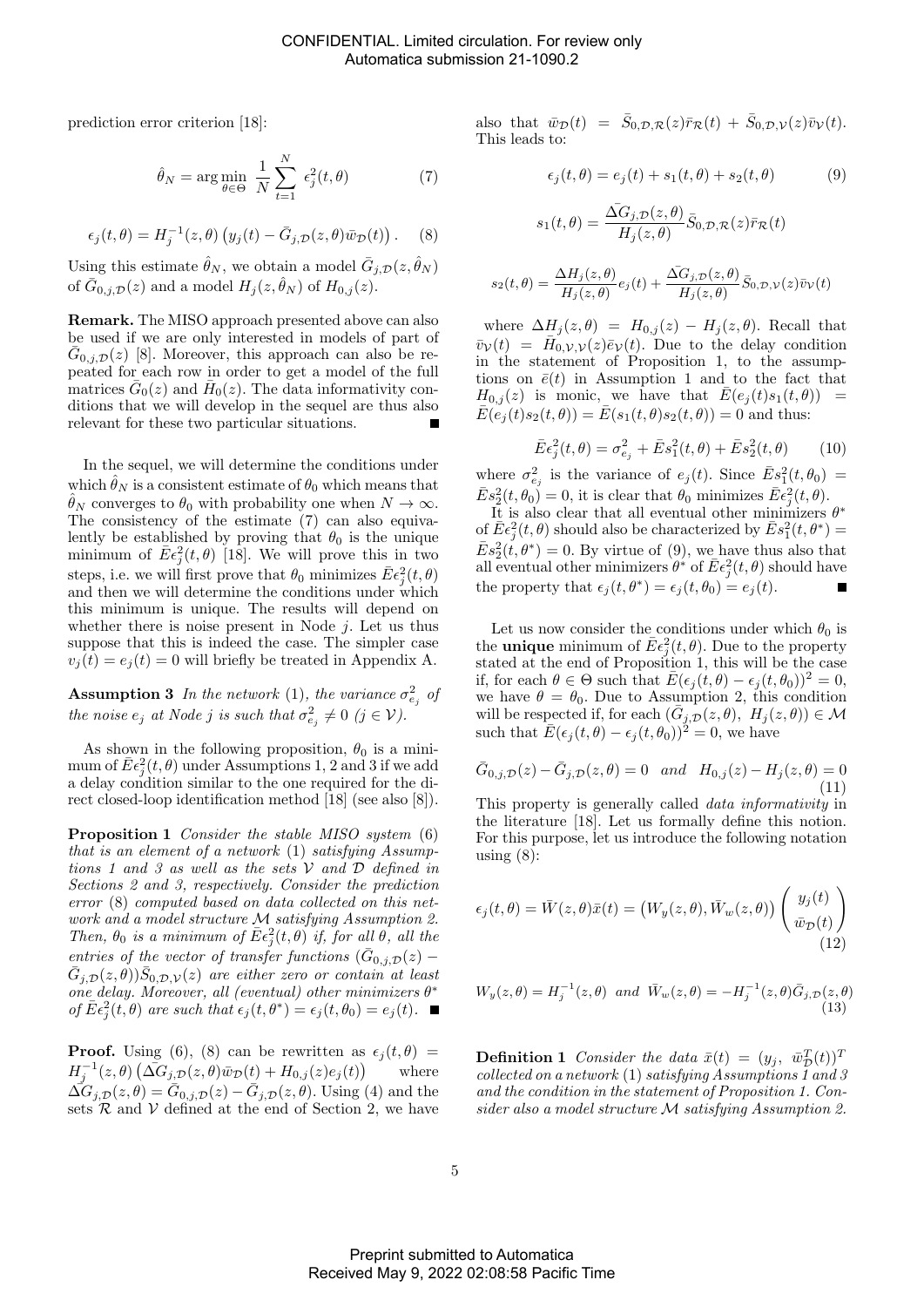Define the set:

$$
\Delta_{\bar{\mathbf{W}}} = \{ \Delta \bar{W}(z) = \bar{W}(z, \theta) - \bar{W}(z, \theta_0) \mid \theta \in \Theta \} \quad (14)
$$

Then, the data  $\bar{x}(t) = (y_j, \ \bar{w}_D^T(t))^T$  are said to be informative wrt. M when, for all  $\overline{\Delta W}(z) \in \Delta_{\overline{W}}$ , we have:

$$
\bar{E} \left( \Delta \bar{W}(z)\bar{x}(t) \right)^2 = 0 \Longrightarrow \Delta \bar{W}(z) = \mathbf{0} \quad (15)
$$

We can summarize the above discussion in the following proposition whose proof is straightforward.

Proposition 2 Consider the stable MISO system (6) that is an element of a network (1) satisfying Assumptions 1 and 3. Consider the prediction error (12) computed based on data  $\bar{x}(t) = (y_j, \ \bar{w}_\mathcal{D}^T(t))^T$  collected on this network and a model structure M satisfying Assumption 2. Then,  $\theta_0$  is the unique minimum of  $\overline{\tilde{E}} \epsilon_j^2(t, \theta)$  if, in addition to the delay condition in the statement of Proposition 1, the data  $\bar{x}(t) = (y_j, \bar{w}_D^T(t))^T$  are informative wrt. M (see Definition 1).

We have now all the elements to derive conditions for data informativity. We will see that data informativity can be obtained by adding a quasi-stationary excitation signal  $r_k(t)$  at a number of nodes, but also in certain situations, using the sole excitation of the process noises  $v_k(t)$  i.e.,  $\bar{r}(t) = 0$  (the so-called costless identification  $[4,6]$ ).

## 4 Simple (but only sufficient) data informativity conditions

## 4.1 Results

We will start by deriving simple, but only sufficient data informativity conditions. For this purpose, let us first recall the data informativity condition proposed in the paper [8] where the identification method presented in Section 3 has been introduced.

**Proposition 3** ([8]) Consider the data  $\bar{x}(t) = (y_j, \ \bar{w}_D^T(t))^T$ collected on a network (1) satisfying Assumptions 1 and 3. Consider also the following condition on the power spectrum matrix  $\Phi_{\bar{x}}(\omega)$  of  $\bar{x}(t)$ :

$$
\Phi_{\bar{x}}(\omega) > 0 \text{ at almost all } \omega.
$$
 (16)

Then, we have that, irrespectively of the complexity of  $\bar{G}_{0,j,\mathcal{D}}(z)$  and  $H_{0,j}(z)$ , the condition (16) ensures data informativity with respect to a model structure M satisfying Assumption 2.

Proof. This result is a direct consequence of Definition 1. Indeed, the left-hand side of (15) can be rewritten as  $\frac{1}{2\pi} \int_{-\pi}^{\pi} \Delta W(e^{j\omega}) \Phi_{\bar{x}}(\omega) \Delta W^*(e^{j\omega}) d\omega = 0$  and it is clear that, if (16) holds, this relation implies that  $\Delta W(z) = 0$  and this is true whatever the complexity of the vector  $\Delta W(z)$  and thus whatever M.  $\blacksquare$ 

Proposition 3 means that, if a noise and excitation pattern yields (16), this noise and excitation pattern will ensure consistent estimates of modules that can have infinite complexity. While this could be seen as an advantage in some cases, this also means that, when the to-beidentified modules are of restricted complexity, many excitation patterns that would lead to data informativity will not be detected by this condition. This also means that to ensure (16) will require a larger number of excitations  $v_k$  and/or  $r_k$  than what is strictly necessary to ensure data informativity for a specific model structure M of restricted complexity.

In other words, (16) is not a necessary condition for (15) to hold and is thus conservative. Moreover, based on (16), it is difficult to determine if a given noise and excitation pattern yields data informativity or not. Moreover, as pointed out in [13], it is also difficult to use (16) in order to determine at which node(s) excitation signals  $r_k$  have to be added if the current noise and excitation pattern does not lead to data informativity.

In this section, we will reformulate (16) in such a way that the objectives presented in the previous paragraph can be achieved. Let us first start with the case where we can assume that the network satisfies  $\Sigma_{0,\mathcal{V}} > 0$  i.e, the case of networks where  $\bar{e}_V(t)$  is a full rank vector of signals. With this additional assumption on the network, we can derive Propositions 4 and 5. Proposition 4 pertains to the case where  $\bar{r}(t) = 0$  (costless identification) and Proposition 5 to the case where, besides the costless excitation of  $v_k(t)$  ( $k \in \mathcal{V}$ ), we also add, at the nodes  $k \in \mathcal{R}$ , external excitations  $r_k$ .

Proposition 4 Consider the framework of Proposition 3 for a network (1) with  $\Sigma_{0,\mathcal{V}} > 0$ . Consider also the set  $V$  defined at the end of Section 2. Then, in the case where the excitation vector  $\bar{r}(t)$  is equal to zero, (16) holds if the following condition is satisfied

(i) the set  $V$  describing the nodes where a disturbance  $v_k$  is present is such that, at (almost) all  $frequencies \,\,\omega, \,\,\bar S_{0,\mathcal{D},\mathcal{V}\backslash\{j\}}(e^{j\omega}) \,\,\,is \,\,full \,\,\,row \,\,rank \,\,i.e.,$  $rank(\bar{S}_{0,D,\mathcal{V}\setminus\{j\}}(e^{j\omega}))=n_{\mathcal{D}}$ 

Proof. See Appendix B.

In the next subsection, we will show how Condition (i) of Proposition 4 can be verified in practice. Since the matrix  $\overline{S}_{0,\mathcal{D},\mathcal{V}\setminus\{j\}}$  has dimension  $n_{\mathcal{D}} \times (n_{\mathcal{V}}-1)$ , we can nevertheless right away note that a necessary condition for Condition (i) of Proposition 4 to hold is that  $n_{\mathcal{V}}$  –1 ≥  $n_{\mathcal{D}}$ . Since  $j \in \mathcal{V}$ , this necessary condition will be satisfied if, in addition to the noise  $v_i$ , there are at least as many other noise sources  $v_k$   $(k \neq j)$  as modules to be identified in  $\bar{G}_{0,j,\mathcal{D}}$  (i.e.,  $n_{\mathcal{D}}$ ).

If Condition (i) of Proposition 4 is not satisfied, the next proposition shows that we can obtain data  $\bar{x}(t)$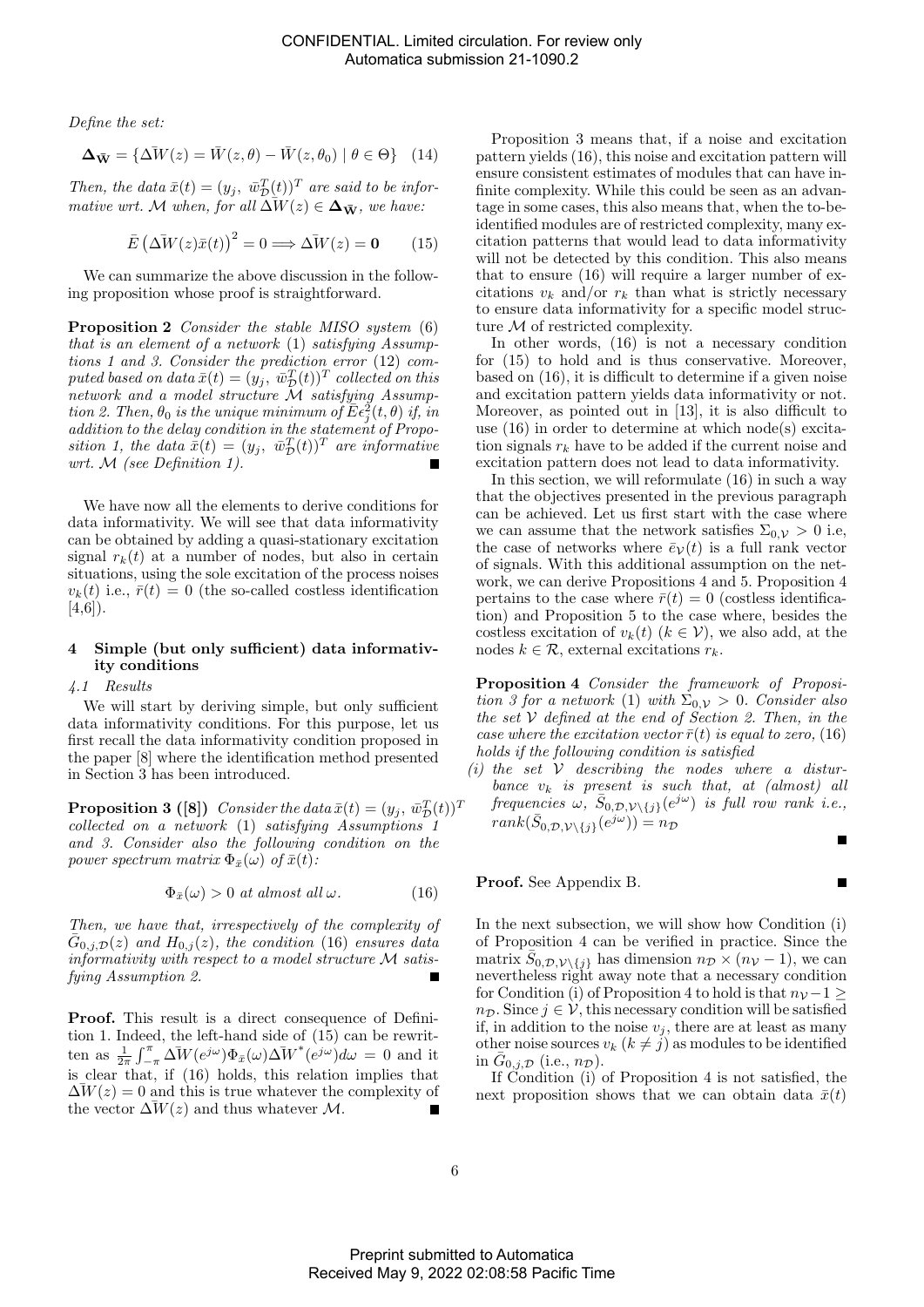satisfying (16) by adding external excitation signals  $r_k$ at a certain number of nodes.

Proposition 5 Consider the framework of Proposition 3 for a network (1) with  $\Sigma_{0,\mathcal{V}} > 0$ . Consider also the sets V and R defined at the end of Section 2. Then,  $(16)$ holds if the following conditions are both satisfied:

- (i) the set  $R$  describing the nodes where an excitation signal  $r_k$  is present is chosen in such a way that the set of indexes  $Q = \mathcal{R} \cup (\mathcal{V}\backslash\{j\})$  has the property that, at  $\left(\text{almost}\right)$  all frequencies  $\omega$ ,  $\text{rank}(\bar{S}_{0,D,Q}(e^{j\omega}))=n_D$
- (ii) the power spectrum matrix  $\Phi_{\bar{r}_R}(\omega)$  of the excitation vector  $\bar{r}_R(t)$  is such that  $\Phi_{\bar{r}_R}(\omega) > 0$  at almost all  $\omega \blacksquare$

Proof. See Appendix C.

As already mentioned, the next subsection will give a simple method to check Condition (i) of Proposition 5. Note here also that a necessary condition for Condition (i) of Proposition 5 to hold is that  $n_Q \geq n_D$ . Consequently, the sum of the number  $n_R$  of external excitation noises and of the number of noise processes  $v_k$ (with  $k \in \mathcal{V}\backslash\{j\}$  and  $k \notin \mathcal{R}$ ) must at least be equal to the number  $n_D^{\sigma}$  of modules to be identified in  $\bar{G}_{0,j,D}$ . It is also important to note that Condition (ii) in Proposition 5 shows that, if external excitation signals  $r_k$ are necessary to ensure data informativity via Proposition 5, these excitation signals  $r_k$  must be (filtered) white noises.

Remark. In classical MISO identification, Condition (ii) of Proposition 5 is also a (sufficient) data informativity condition [6]. Since, in this particular identification problem, each input channel is excited (i.e.  $\mathcal{R} = \mathcal{D}$ ), Condition (i) will always be satisfied (see next subsection).

If we cannot assume  $\Sigma_{0,\mathcal{V}} > 0$ , then we cannot rely, as in Propositions 4 and 5, on the noises  $v_k$  with  $k \in \mathcal{V}\backslash\{j\}$ to ensure (16) (and thus data informativity). This is summarized in the following proposition.

Proposition 6 Consider the framework of Proposition 5, but for a network with  $\Sigma_{0,\mathcal{V}} \geq 0$ . Then, (16) holds if the following conditions are both satisfied:

- (i) the set  $R$  describing the nodes where an excitation signal  $r_k$  is present is chosen in such a way that, at (al $most)$  all frequencies  $\omega$ ,  $rank(\bar{S}_{0,\mathcal{D},\mathcal{R}}(e^{j\tilde{\omega}}))=n_{\mathcal{D}}$
- (ii) the excitation vector  $\bar{r}_R(t)$  satisfies Condition (ii) of Proposition 5 i.e., its power spectrum matrix  $\Phi_{\bar{r}_R}(\omega)$ is such that  $\Phi_{\bar{r}_R}(\omega) > 0$  at almost all  $\omega$ .

## Proof. See Appendix D.

In order to satisfy the conditions of Proposition 6, we will thus require at least  $n_{\mathcal{D}}$  external excitations  $r_k$  under the form of (filtered) white noises.

# 4.2 Verification of the data informativity conditions and determination of an excitation pattern

In order to use the results in the previous subsection to infer data informativity for a certain noise and excitation pattern, the main difficulty is the verification of Condition (i) in Propositions 4, 5 and 6. The submatrices of  $\bar{S}_0(e^{j\omega})$  involved in these rank conditions are indeed functions of the unknown matrix  $\bar{G}_0(e^{j\omega})$ . This is however not a crucial problem since [16] proposes a simple approach based on the graph of the network to verify rank conditions of this type.

This result of [16] is given in Lemma 1 below. Before presenting this lemma, let us first recall some notions of graph theory [16]. The graph of the network can be obtained by drawing a directed edge from Node  $k$  to Node  $l$ if  $G_{0,lk}(z) \neq 0$ . The graph is therefore a representation of the topology of the network (i.e., its interconnection structure). A path from Node k to Node  $l \neq k$  is a series of adjacent edges that starts in Node k and ends in Node l. Vertex-disjoint paths are paths that do not pass through the same nodes/vertexes. Finally, in the framework of this paper (see  $(1)$ ), there is always a path from Node k to Node k since  $r_k$  and  $v_k$  have a direct influence on  $w_k$ .



Fig. 1. Graph representation of (17). Each circle represents a node and the edges represent the structure of  $\bar{G}_0(z)$ .

Example 1 Let us consider a network described by  $N_{mod} = 3$  nodes and the following matrix  $\bar{G}_0(z)$ .

$$
\bar{G}_0(z) \stackrel{\Delta}{=} \begin{pmatrix} 0 & 0 & G_{0,13}(z) \\ 0 & 0 & 0 \\ G_{0,31}(z) & G_{0,32}(z) & 0 \end{pmatrix}
$$
 (17)

The graph of this network is represented in Figure 1. In this figure, we see that there is no path from Node 1 to Node 2 and no path from Node 3 to Node 2, but there exists, e.g., paths from Node 3 to Node 1 and from Node 2 to Node 1. Let us now e.g., choose  $\mathcal{Y} = \{2,3\}$  and  $\mathcal{X} =$  $\{1,2\}$  and let us observe that there are two vertex-disjoint paths from the nodes in  $Y$  to the nodes in  $X$ , namely the path  $2 \rightarrow 2$  (since  $r_2/v_2$  has a direct influence on  $w_2$ ) and the path  $3 \rightarrow 1$ . If  $\mathcal{Y} = \{2,3\}$  and  $\mathcal{X} = \{1,3\}$ , there is only one vertex-disjoint path from the nodes in  $\mathcal Y$  to the nodes in X: e.g., the path  $3 \rightarrow 3$ . The other paths from Y to X (i.e., the path  $2 \rightarrow 3 \rightarrow 1$ , the path  $2 \rightarrow 3$  and the path  $3 \rightarrow 1$ ) all contain Node 3 and are thus not vertex disjoint with the path  $3 \rightarrow 3$ .  $\blacksquare$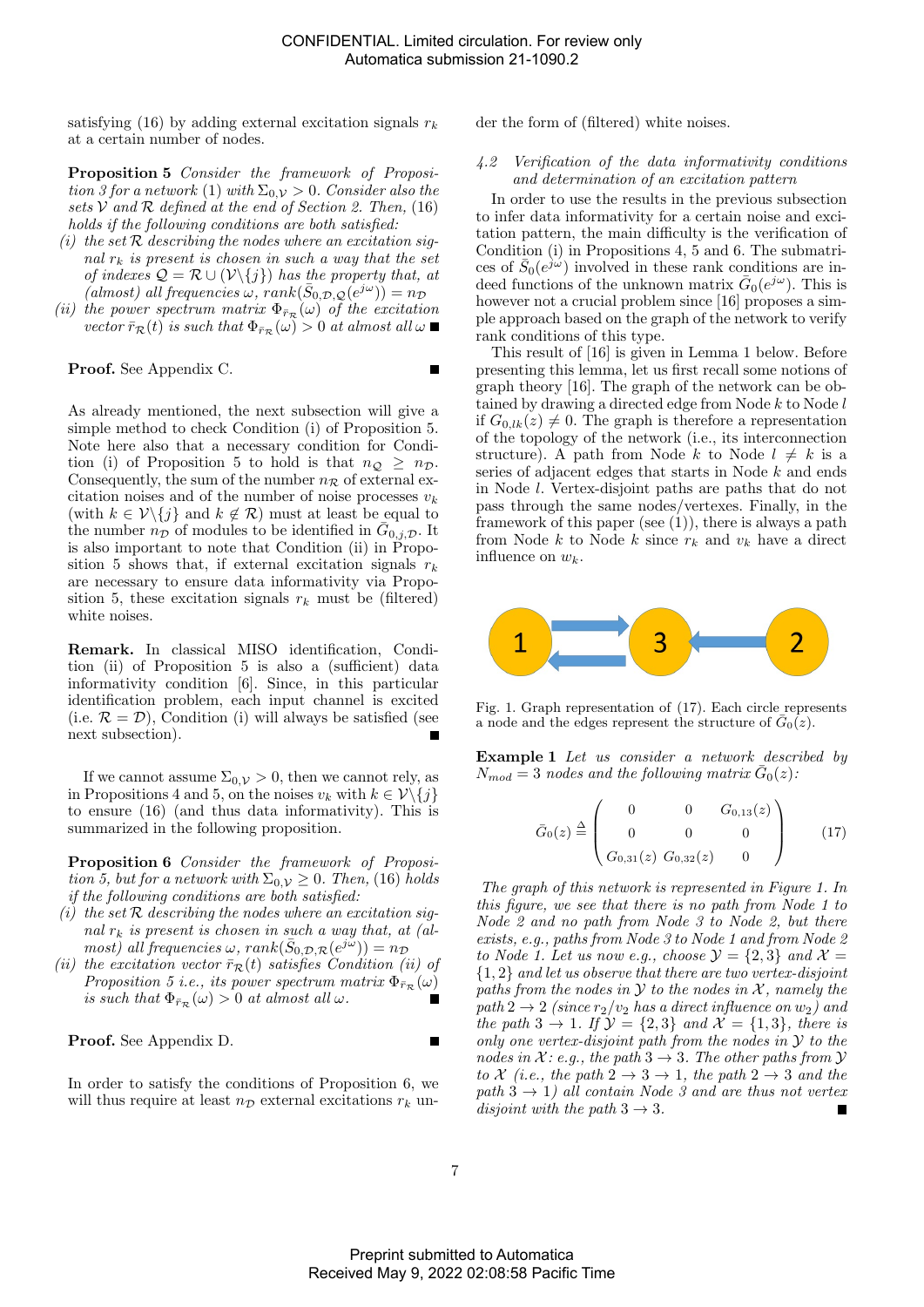Lemma 1 ([16]) Consider the graph of a network and two arbitrary sets of indexes  $X$  and  $Y$  (of respective cardinality  $n_x$  and  $n_y$ ). Suppose that, in the graph of the network, there are  $n_x$  vertex-disjoint paths from the nodes in  $\mathcal Y$  to the nodes in  $\mathcal X$ . Then, for almost all  $\bar G_0(z)$ corresponding to the topology of the network, the part  $\bar{S}_{0,\mathcal{X},\mathcal{Y}}(e^{j\omega}) \hat{g}^f \bar{S}_0(e^{j\omega}) = (\tilde{I}_{N_{mod}} - \bar{G}_0(e^{j\omega}))^{-1}$  is full row rank at almost all  $\omega$ .

Lemma 1 gives a simple graphical method to check the rank conditions in Propositions 4, 5 and 6. However, as mentioned in this lemma, the verification will be done in a *generic* manner i.e., for almost all  $\bar{G}_0(e^{j\omega})$ . Indeed, it cannot be excluded that, even if they have the correct topology, very specific values of  $\vec{G}_0(e^{j\omega})$  can lead to situations where some submatrices of  $\tilde{S}_0(e^{j\omega})$  have a rank smaller than the generic rank given by Lemma 1 (see Section 4.6 for an example).

Since, for any  $k$ , there is always a path from Node  $k$ to Node  $k$ , we have also the following useful result:

**Lemma 2** Consider the graph of a network and two arbitrary sets of indexes  $\mathcal X$  and  $\mathcal Y$  (of respective cardinality  $n_{\mathcal{X}}$  and  $n_{\mathcal{Y}}$ ). Then, if  $\mathcal{X} \subseteq \mathcal{Y}$ , there is always  $n_{\mathcal{X}}$  vertexdisjoint paths from the nodes in  $\mathcal Y$  to the nodes in  $\mathcal X$ .

Let us come back to our data informativity problem. Using Lemma 1, Condition (i) of Proposition 4 is generically verified if there are  $n<sub>D</sub>$  vertex-disjoint paths from the nodes in  $\mathcal{V}\backslash\{j\}$  to the nodes in  $\mathcal{D}$ . If this is satisfied, then we have data informativity with the sole excitation of the unknown process noises in the network. If this is not satisfied, data informativity can be obtained by adding external excitations  $r_k$  at nodes k making the set  $\mathcal{Q} = \mathcal{R} \cup \mathcal{V} \setminus \{j\}$  such that there are  $n_{\mathcal{D}}$  vertex disjoint paths from the nodes in  $Q$  to the nodes in  $D$  (Condition (i) of Proposition 5).

Using Lemma 2, we see that Condition (i) of Proposition 5 holds if an external excitation  $r_k$  is applied at (at least) all the nodes k such that  $k \in \mathcal{D}$  and  $k \notin (\mathcal{V}\backslash \{j\})$ . This particular choice for  $R$  is equivalent to the data informativity condition proposed in Theorem 2 in [9] (when this result is particularized to the case of a diagonal  $\bar{H}_0(z)$ ). As will be evidenced in the next subsection, note however that, in general, many other choices for  $\mathcal R$ can lead to the desired number of vertex-disjoint paths.

Let us now briefly turn the attention to Proposition 6. When we cannot make the assumption that  $\Sigma_{0,\mathcal{V}} > 0$ , data informativity can be verified by checking that there are  $n_{\mathcal{D}}$  vertex-disjoint paths from the nodes in  $\mathcal R$  to the nodes in D. When  $\mathcal{V}\backslash\{j\}\neq\emptyset$ , verifying this condition will require a larger number of external excitation signals  $r_k$  than in the case where we can make the assumption that  $\Sigma_{0,\mathcal{V}} > 0$ .

Before giving a number of illustrations of these results, let us finally note that the number of vertex-disjoint paths between two sets of nodes in the graph of a network can also be determined algorithmically [16]. This is an important feature for networks with a large number of nodes.

#### 4.3 First illustration

We consider first a network with  $\bar{G}_0(z)$  given by (17) (see Figure 1) for which we wish to identify the third row (i.e.,  $j = 3$ ). Let us assume that  $\mathcal{K} = \emptyset$  and that  $V = \{3\}$ . This means that we want to identify consistently the transfer functions  $G_{0,31}(z)$ ,  $G_{0,32}(z)$  and  $H_{3,0}(z)$  and that the only unknown process noise in the network is  $v_3(t)$  (Assumption 3 is thus respected). We thus deduce that  $\mathcal{D} = \{1, 2\}$  and that  $\Sigma_{0,\mathcal{V}} = \sigma_{e_3}^2 > 0$ . We can thus use Propositions 4 and 5 to check data informativity.

Since  $\mathcal{V}\backslash\{j\} = \emptyset$ , Condition (i) of Proposition 4 cannot hold. Let us thus deduce an excitation pattern  $\mathcal R$ yielding data informativity using Condition (i) of Proposition 5 (and Lemma 1). Since  $n_{\mathcal{D}} = 2$  and  $\mathcal{Q} = \mathcal{R}$ , the cardinality  $n_R$  of  $\mathcal R$  must be at least equal to two to get two vertex-disjoint paths from the nodes in Q to the nodes in D. Using Lemma 2, an obvious choice is to choose  $\mathcal{D} = \{1, 2\} \subseteq \mathcal{R}$ . This leads to two possible choices  $\mathcal{R} = \{1, 2\}$  and  $\mathcal{R} = \{1, 2, 3\}$ . However, this is not the only choices and having other choices can be important in practice. Indeed, it may be impossible to add an excitation at Node 1. In this case, we could also choose  $\mathcal{R} = \{2, 3\}$  since there are also two vertexdisjoint paths from the nodes in  $\mathcal{R} = \{2,3\}$  to the nodes in  $\mathcal{D} = \{1, 2\}$  (see Example 1 and Figure 1). Finally, let us also note that we cannot infer data informativity with Proposition 5 for the choice  $\mathcal{R} = \{1,3\}$  since there is no path from the nodes in R to Node  $2 \in \mathcal{D}$  (we have thus only one vertex-disjoint path from the nodes in  $R$  to the nodes in  $\mathcal{D}$ : the path  $1 \rightarrow 1$ ). It is obvious that this particular choice for  $R$  cannot lead to data informativity since, in this situation where  $r_2(t) = v_2(t) = 0$ , we have that  $w_2(t) = 0$  and thus it will be impossible to identify  $G_{0.32}(z)$ .



Fig. 2. Graph representation of the network in Section 4.4.

#### 4.4 Second illustration

Let us now consider another example to stress even more the importance of having enough **vertex-disjoint**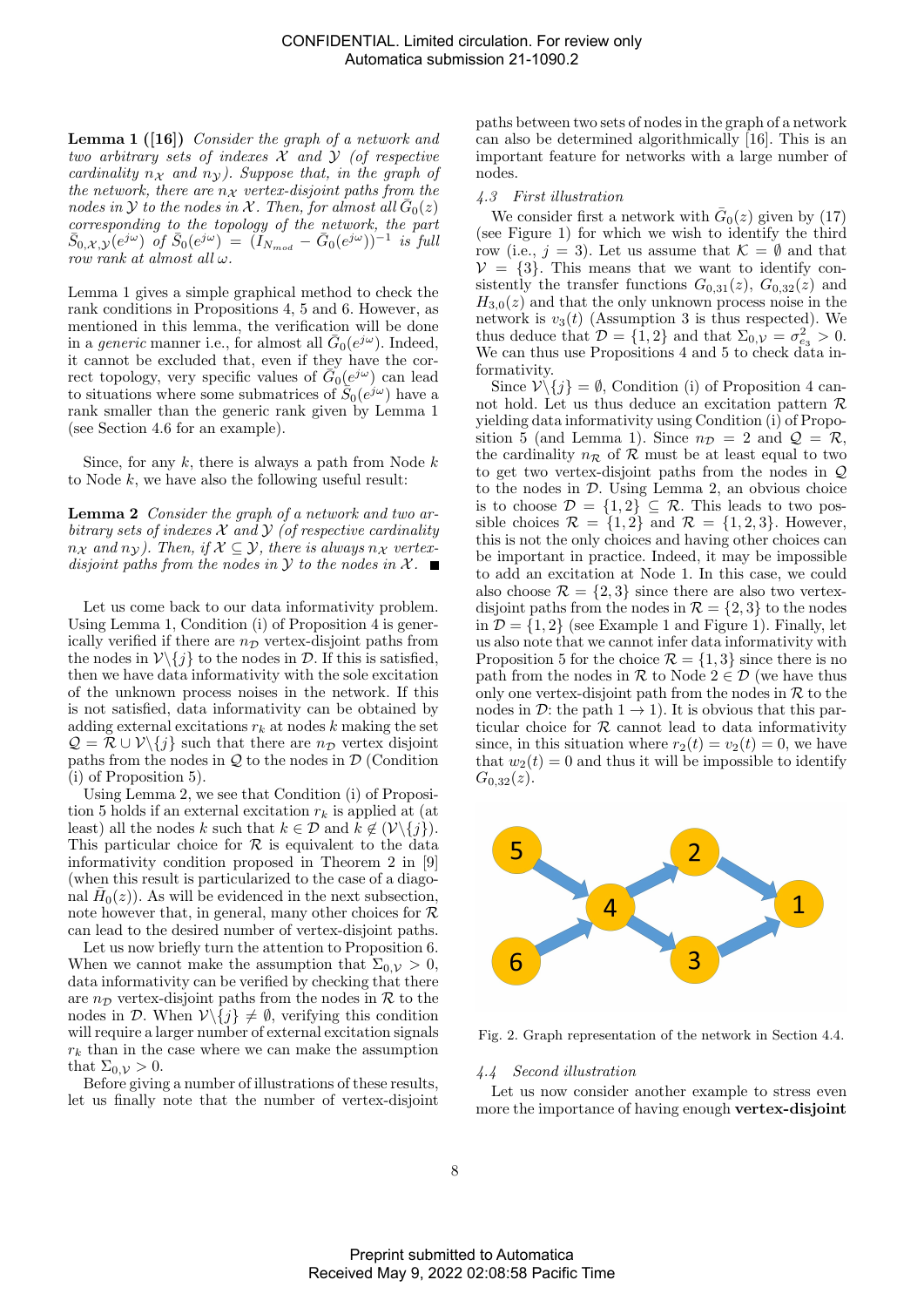paths between the nodes in  $\mathcal Q$  and the nodes in  $\mathcal D$ . Consider for this purpose the network with  $N_{mod} = 6$  nodes described by the graph given in Figure 2. Let us assume that we wish to identify Row 1 (i.e.,  $j = 1$ ), that  $\mathcal{K} = \emptyset$  and that  $\mathcal{V} = \{1\}$ . Consequently,  $\mathcal{D} = \{2,3\}$ and  $\Sigma_{0,\mathcal{V}} = \sigma_{e_1}^2 > 0$ . Here also, Proposition 4 cannot be used since  $\mathcal{V}\backslash \{j\} = \emptyset$ . Let us thus consider adding external excitations  $r_k$  to the network. According to Proposition 5, the locations  $R$  of these external excitations must be chosen such that there are  $n_{\mathcal{D}} = 2$  vertex-disjoint paths from the nodes in  $R$  to the nodes in  $D$ . It is clear that  $\mathcal{R} = \{2, 3\}$  satisfies this property since, in this case,  $\mathcal{R} = \mathcal{D}$  (Lemma 2). The choice  $\mathcal{R} = \{2, 6\}$  will also lead to two vertex disjoint-paths (i.e.,  $2 \rightarrow 2$  and  $6 \rightarrow 4 \rightarrow 3$ ). The same can be said of  $\mathcal{R} = \{2, 4\}$ . However, when  $\mathcal{R} = \{5, 6\}$ , if there are paths between the nodes in  $\mathcal{R}$ and the ones in  $\mathcal{D}$ , we have only one vertex-disjoint path since, to go from  $R$  to  $D$ , we must always pass through Node 4. To understand why this last choice of  $\mathcal R$  is problematic, let us notice that, for the identification of the modules  $G_{0,12}(z)$  and  $G_{0,13}(z)$ , these two excitations  $r_5$ and  $r_6$  can be equivalently replaced by a unique excitation  $r_4(t) = G_{0,45}(z)r_5(t) + G_{0,46}(z)r_6(t)$  at Node 4.

Let us finally stress that, both in this subsection and in the previous one, the excitation vector  $r_R(t)$  must of course also satisfy Condition (ii) of Proposition 5 to effectively lead to data informativity. This can be e.g., achieved by choosing each excitations  $r_k$  ( $k \in \mathcal{R}$ ) as independent white noises.



Fig. 3. Graph representation of the network in Subsection 4.5.

# 4.5 Third illustration

Let us now illustrate the issue mentioned below Lemma 1 using an example inspired by [16]. Consider for this purpose the network whose graph is represented in Figure 3. We suppose that  $j = 5$ , that  $\mathcal{K} = \emptyset$ , that  $\mathcal{V} = \{1, 2, 5\}$  and that  $\Sigma_{0,\mathcal{V}} > 0$ . In this network, we have  $w_5(t) = G_{0,53}(z)w_3(t) + G_{0,54}(z)w_4(t) + v_5(t)$ . Consequently,  $\mathcal{D} = \{3, 4\}$ . Let us use Proposition 4 to see whether data informativity can be obtained with the sole excitation of the process noises  $v_1, v_2$  and  $v_5$ . We observe that  $\mathcal{V}\backslash\{j\} = \{1,2\}$  and that there are two vertex-disjoint paths from  $\mathcal{V}\backslash\{j\}$  to  $\mathcal{D}$   $(1 \rightarrow 3)$ and  $2 \rightarrow 4$ ). Consequently, using Proposition 4 and Lemma 1, we can conclude that the noise pattern  $V = \{1, 2, 5\}$  yields data informativity for almost all  $\bar{G}_0(z)$  having the topology described in Figure 3. To verify this result, let us derive the matrix  $\overline{S}_{0,\mathcal{D},\mathcal{V}\setminus\{j\}}$ involved in Condition (i) of Proposition 4:

$$
\bar{S}_{0,\mathcal{D},\mathcal{V}\backslash\{j\}}(z) = \begin{pmatrix} G_{0,31}(z) & G_{0,32}(z) \\ G_{0,41}(z) & G_{0,42}(z) \end{pmatrix}
$$

This matrix has clearly a generic rank equal to two. However, when  $G_{0,31}(z)G_{0,42}(z) = G_{0,41}(z)G_{0,32}(z)$  (which is clearly a singular case), this rank reduces to one and Condition (i) of Proposition 4 does not hold. Indeed, in this case  $\overrightarrow{w}_{\mathcal{D}}(t) = \overrightarrow{S}_{0,\mathcal{D},\mathcal{V}\setminus\{j\}}(z)v_{\mathcal{V}}(t)$  has a power spectrum matrix that is rank-deficient at all  $\omega$  and (16) can therefore not be respected.

Note that, even when  $G_{0,31}(z)G_{0,42}(z) = G_{0,41}(z)G_{0,32}(z)$ , data informativity can be inferred via Proposition 4 if, in addition, a process noise  $v_4$  is also present at Node 4 i.e.,  $V = \{1, 2, 4, 5\}$ . Indeed, in this particular situation,

$$
\bar{S}_{0,\mathcal{D},\mathcal{V}\backslash{\{j\}}}(z) = \begin{pmatrix} G_{0,31}(z) & G_{0,32}(z) & 0 \\ G_{0,41}(z) & G_{0,42}(z) & 1 \end{pmatrix}
$$

and, in this case,  $\bar{S}_{0,D,\mathcal{V}\setminus\{j\}}$  is full row rank for all  $\bar{G}_0(z)$ .

## 4.6 Link to Network Identifiability

To finish this section, let us observe that Condition (i) in Proposition 5 is also the (sufficient) condition given in [23] to check that the part  $(\bar{G}_{0,j}, \bar{D}(z), H_{0,j}(z))$  of the network (1) is *identifiable*. Let us recall this notion of network identifiability: the part  $(\bar{G}_{0,j,D}(z), H_{0,j}(z))$  of the network  $(1)$  is said *identifiable* if we can uniquely retrieve  $(\bar{G}_{0,j}, \bar{D}(z), H_{0,j}(z))$  from the power spectrum of  $\bar{S}_0(z)\bar{v}(t)$  and the closed-loop transfer matrix between  $\overline{r}_{\mathcal{R}}(t)$  and  $\overline{w}(t)$  (which is a part of  $\overline{S}_0(z)$ ).

It is also clear that, when Condition (ii) of Proposition 5 is respected, we can consistently identify the closed-loop transfer matrix between  $\bar{r}_R(t)$  and  $\bar{w}(t)$  (and the power spectrum of  $\bar{S}_0(z)\bar{v}(t)$  using data  $\bar{r}_R(t)$  and  $\bar{w}(t)$ .

To sum up, under the conditions of Proposition 5, an indirect identification method will lead to consistent models of the closed-loop representation of the network and, using the network identifiability property, a consistent model of  $(\bar{G}_{0,j,D}(z), H_{0,j}(z))$  can subsequently be deduced from that closed-loop representation.

It is however to be noted that Condition (ii) of Proposition 5 is not a necessary (data informativity) condition to derive the closed-loop transfer matrix between  $\bar{r}_R(t)$ and  $\bar{w}(t)$  and that the necessary and sufficient data informativity condition for that indirect identification problem will be different from the necessary and sufficient data informativity condition that will be developed in the next section (and that pertains to the direct identification of Row  $\hat{j}$  of  $\bar{G}_0(z)$ .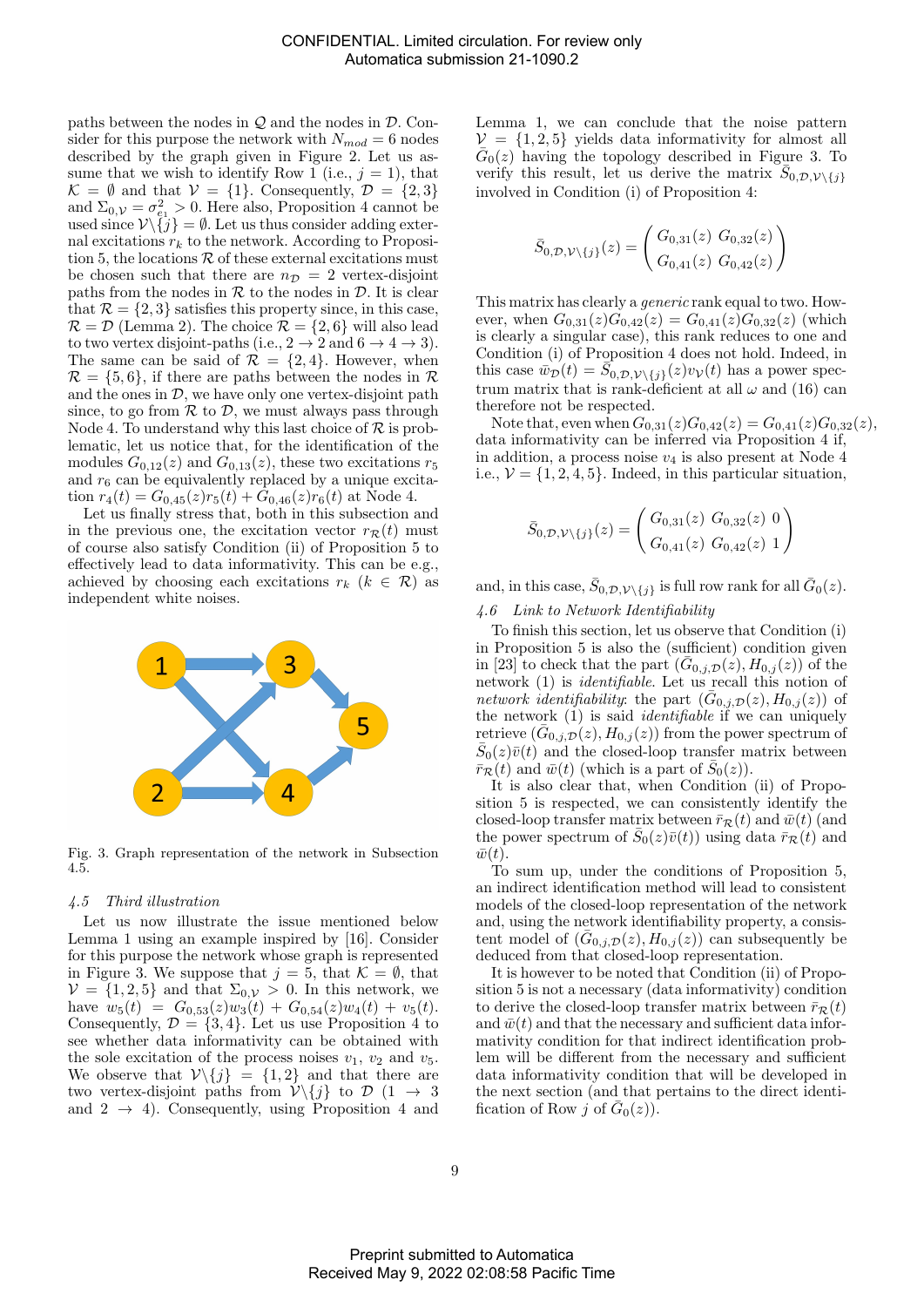# 5 Necessary and sufficient condition for data informativity

## 5.1 Results

As mentioned in the previous section, the data informativity conditions derived in Section 4 are conservative when the model structure  $M$  has a restricted complexity. In this section, we will derive a necessary and sufficient condition for data informativity for a given model structure (of restricted complexity).

For this purpose, we will need to distinguish the multisine and filtered white noise contributions in the excitation vector  $\bar{r}(t)$  in more details. For this purpose, let us introduce the set of indexes  $\mathcal{R}_s$  as the set of indexes k such that  $r_k$  contains a multisine contribution and the set of indexes  $\mathcal{R}_n$  as the set of indexes k such that  $r_k$ contains a filtered white noise contribution. The vector  $\bar{r}_{\mathcal{R}_s}(t)$  corresponding to  $\mathcal{R}_s$  is thus a vector for which each entry is a multisine while the vector  $\bar{r}_{\mathcal{R}_n}(t)$  corresponding to  $\mathcal{R}_n$  can always be expressed as:

$$
\bar{r}_{\mathcal{R}_n}(t) = \bar{F}(z)\bar{q}(t) \tag{18}
$$

with  $F(z)$  a known matrix of transfer functions of dimension  $n_{\mathcal{R}_n} \times n_q$  and a vector  $\bar{q}(t)$  of dimension  $n_q$  such that  $\Phi_{\bar{q}}(\omega) = I_{n_q}$  (i.e.,  $\bar{q}(t)$  is a vector of independent white noises of variance 1). As an example, if  $N_{mod} = 3$ and  $\bar{r}(t) = (0, cos(0.1t), cos(0.2t) + m(t))^T$  with  $m(t)$  a filtered white noise, then  $\mathcal{R} = \{2, 3\}$ ,  $\mathcal{R}_s = \{2, 3\}$  and  $\mathcal{R}_n = \{3\}$ . Moreover,  $\bar{r}_{\mathcal{R}_s}(t) = (cos(0.1t), cos(0.2t))^T$ and  $\bar{r}_{\mathcal{R}_n}(t) = m(t)$  and the filtered white noise  $m(t)$  can always be expressed as in (18) (with  $n_q = 1$ ). Note that  $\mathcal{R} = \mathcal{R}_s \cup \mathcal{R}_n.$ 

We will also need to rewrite the data  $\bar{x}(t)$  =  $(y_j, \quad \bar{w}_D^T(t))^T$  (see Definition 1) in an appropriate manner. Recall that  $y_j(t) = w_j(t) - r_j(t)$  $\bar{G}_{0,j,\mathcal{K}}(z)\bar{w}_{\mathcal{K}}(t)$  (see (5)). Using (18) and the fact that, for any set of indexes  $\mathcal{X}, w_{\mathcal{X}}(t) = \overline{S}_{0,\mathcal{X},\mathcal{R}_s}(z)\overline{r}_{\mathcal{R}_s}(t) +$  $\bar{S}_{0,\mathcal{X},\mathcal{R}_n}(z)\bar{r}_{\mathcal{R}_n}(t) + \bar{S}_{0,\mathcal{X},\mathcal{V}}(z)\bar{v}_{\mathcal{V}}(t)$ , it is clear that we have that:

$$
\bar{x}(t) = \bar{T}_{0,\mathcal{V}}(z) \ \bar{v}_{\mathcal{V}}(t) + \bar{X}_{0,\mathcal{R}_n}(z) \ \bar{F}(z) \ \bar{q}(t) + \bar{d}(t) \tag{19}
$$
\n
$$
\bar{X}_{0,\mathcal{R}_n}(z) = (\bar{T}_{0,\mathcal{R}_n}(z) - M_n)
$$
\n
$$
\bar{d}(t) = (\bar{T}_{0,\mathcal{R}_s}(z) - M_s) \bar{r}_{\mathcal{R}_s}(t)
$$

where  $M_n$  and  $M_s$  depend on the excitation signal  $r_j$ at Node j. When  $j \in \mathcal{R}_s$ ,  $M_s$  is a matrix of dimension  $(1 + n_{\mathcal{D}}) \times n_{\mathcal{R}_s}$  such that  $M_s \bar{r}_{\mathcal{R}_s}(t) = (r_j^s(t), 0, ..., 0)^T$ with  $r_j^s(t)$  the multisine contribution in  $r_j(t)$ . When  $j \in$  $\mathcal{R}_n$ ,  $M_n$  is a matrix of dimension  $(1 + n_{\mathcal{D}}) \times n_{\mathcal{R}_n}$  such that  $M_n \bar{r}_{\mathcal{R}_n}(t) = (r_j^n(t), 0, ..., 0)^T$  with  $r_j^n(t)$  the filtered white noise contribution in  $r_j(t)$ . When  $j \notin \mathcal{R}_s$  (resp.  $j \notin \mathcal{R}_n$ , we have  $M_s = 0$  (resp.  $M_n = 0$ ). In (19), we have also that, for any set  $\chi$ ,  $\bar{T}_{0,\chi}(z)$  is a matrix of transfer functions of dimension  $(1 + n_{\mathcal{D}}) \times n_{\mathcal{X}}$  given by

$$
\bar{T}_{0,\mathcal{X}}(z) = \begin{pmatrix} \bar{S}_{0,j,\mathcal{X}}(z) - \bar{G}_{0,j,\mathcal{K}}(z)\bar{S}_{0,\mathcal{K},\mathcal{X}}(z) \\ \bar{S}_{0,\mathcal{D},\mathcal{X}}(z) \end{pmatrix}
$$
 (20)

Let us also finally observe that, in (19),  $\bar{d}(t)$  is a vector of dimension  $1 + n_{\mathcal{D}}$  for which each entry is a multisine.

The notations introduced in (19) seem complex. However, for the very classical case where  $\mathcal{K} = \emptyset$  and  $r_j = 0$ , they are much simplified <sup>6</sup> since  $M_s = M_n = 0$  and (20) reduces to the following submatrix of  $\bar{S}_0(z)$ :

$$
\bar{T}_{0,\mathcal{X}}(e^{j\omega}) = \begin{pmatrix} \bar{S}_{0,j,\mathcal{X}}(e^{j\omega}) \\ \bar{S}_{0,\mathcal{D},\mathcal{X}}(e^{j\omega}) \end{pmatrix}
$$
\n(21)

We have now all the elements to derive the following proposition that gives a necessary and sufficient condition for data informativity. Like in Section 4, we will have different results in the cases where we can assume  $\Sigma_{0,V} > 0$  and the cases where we cannot. Proposition 7 gives the result for the case  $\Sigma_{0,\mathcal{V}} > 0$ . In this proposition, we observe that data informativity can be obtained by adding a quasi-stationary excitation signal  $r_k(t)$  at a number of nodes, but also in certain situations, using the sole excitation of the process noises  $v_k(t)$  i.e.,  $\bar{r}(t) = 0$ .

Proposition 7 Consider the network (1) described in Section 2 and satisfying Assumptions  $\hat{I}$  and 3 and for which we can also assume that  $\Sigma_{0,\mathcal{V}} > 0$ . Consider also the sets  $V$  and  $R$  defined at the end of Section 2. Consider finally Definition 1 and observe that we have expression (19) for  $\bar{x}(t)$ . Then, in the case where the excitation vector  $\bar{r}(t)$  is equal to zero, the data  $\bar{x}(t) = (y_j, \bar{w}_D^T(t))^T$ are informative wrt. M if and only if, for all  $\Delta W(z) \in$  $\Delta_{\bar{\mathbf{W}}},$ 

$$
\Delta \bar{W}(z) \bar{T}_{0,\mathcal{V}}(z) \Longrightarrow \Delta \bar{W}(z) = 0 \tag{22}
$$

In the case where  $\bar{r}(t) \neq 0$ , the data  $\bar{x}(t) = (y_j, \bar{w}_{\mathcal{D}}(t))^T$ are informative wrt. M if and only if, for all  $\Delta W(z) \in$  $\Delta_{\bar{\mathbf{W}}},$ 

$$
\begin{cases}\n\Delta \bar{W}(z) \ \bar{T}_{0,\mathcal{V}}(z) = 0 \\
\Delta \bar{W}(z) \ \bar{X}_{0,\mathcal{R}_n}(z) \ \bar{F}(z) = 0 \implies \Delta \bar{W}(z) = 0 \\
\bar{E} (\Delta \bar{W}(z) \ \bar{d}(t))^2 = 0\n\end{cases}
$$
\n(23)

If  $\bar{F}(e^{j\omega})$  is full row rank at almost all  $\omega$ , the second line of the left hand side of (23) can be equivalently replaced by  $\Delta W(z)$   $\bar{X}_{0,\mathcal{R}_n}(z) = 0$ .

Proof. See Appendix E.

 $6$  This is the main reason why  $(5)$  is used to derive  $(19)$ instead of (6).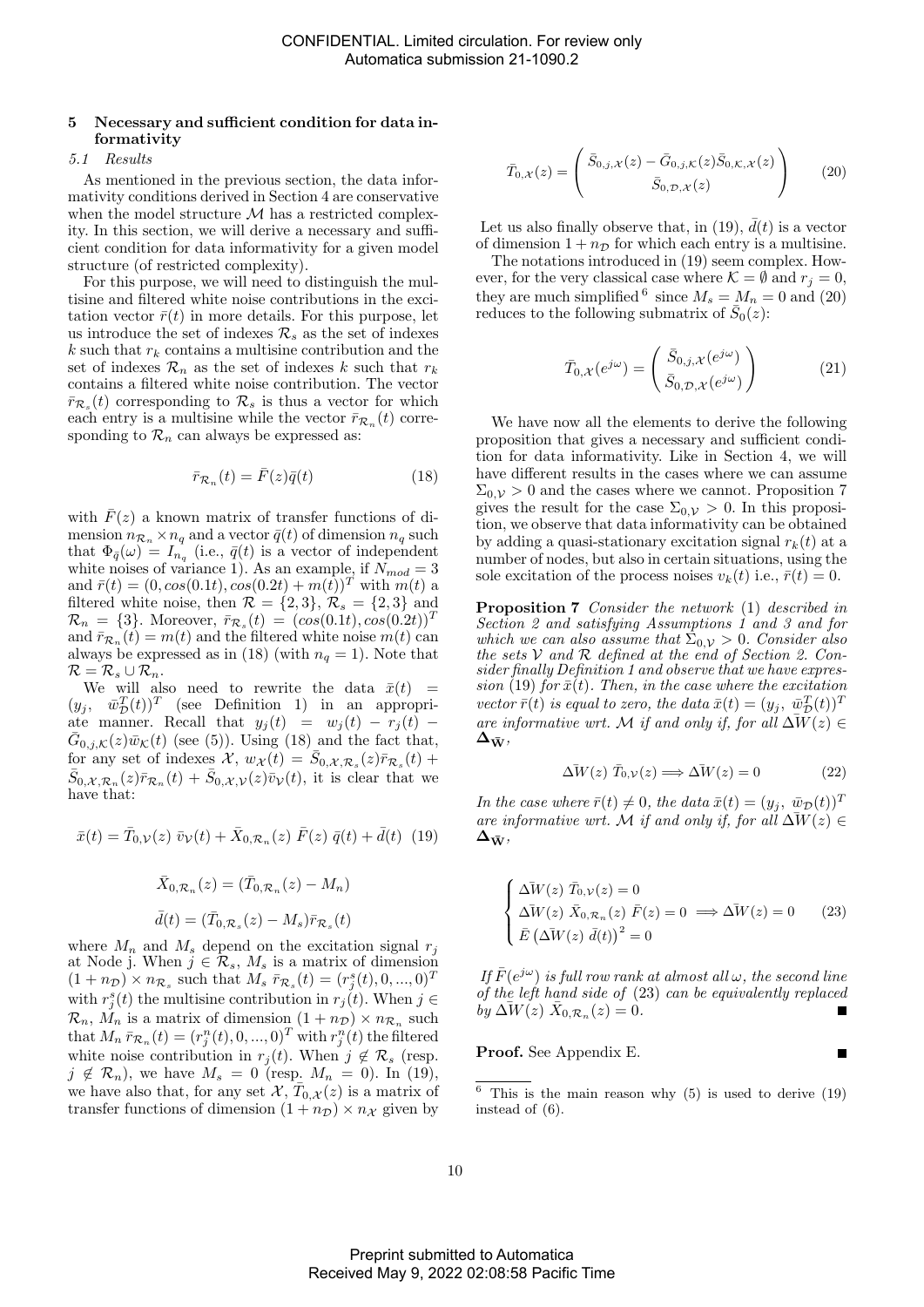In Proposition 7, we suppose, for the sake of generality, that both  $\mathcal{R}_s \neq \emptyset$  and  $\mathcal{R}_n \neq \emptyset$ . In the classical case where one of these two sets is empty (i.e.,  $\bar{r}_R$  contains only multisines or only filtered white noises), we have to remove the corresponding term in the left-hand side of (23) (e.g., we have to remove the second line of the left-hand side of (23) when  $\mathcal{R}_n = \emptyset$ ).

Let us now consider the case of networks where we cannot suppose that  $\Sigma_{0,\mathcal{V}} > 0$ .

Proposition 8 Consider the framework of Proposition 7, but with  $\Sigma_{0,\mathcal{V}} \geq 0$ . In this case, when  $\bar{r}(t) = 0$ , the data  $\bar{x}(t) = (y_j, \bar{w}_D^T(t))^T$  are informative wrt. M if and only if, for all  $\Delta W(z) \in \Delta_{\bar{W}}$ ,

$$
\Delta \bar{W}(z) \bar{T}_{0,\mathcal{V}}(z) \bar{H}_{0,\mathcal{V},\mathcal{V}}(z) \Xi_{0,\mathcal{V}} = 0 \Longrightarrow \Delta \bar{W}(z) = 0
$$

where  $\Xi_{0,\mathcal{V}}$  is such that  $\Sigma_{0,\mathcal{V}} = \Xi_{0,\mathcal{V}} \Xi_{0,\mathcal{V}}^T$  (see the end of Section 2). In the case where  $\bar{r}(t) \neq 0$ , the data  $\bar{x}(t) =$  $(y_j, \ \overline{\psi}_D^T(t))^T$  are informative wrt. M if and only if, for  $all \Delta W(z) \in \Delta_{\bar{\mathbf{W}}},$ 

$$
\begin{cases}\n\Delta \bar{W}(z) \ \bar{T}_{0,\mathcal{V}}(z) \ \bar{H}_{0,\mathcal{V},\mathcal{V}}(z) \ \Xi_{0,\mathcal{V}} = 0 \\
\Delta \bar{W}(z) \ \bar{X}_{0,\mathcal{R}_n}(z) \ \bar{F}(z) = 0 \\
\bar{E} (\Delta \bar{W}(z) \ \bar{d}(t))^2 = 0\n\end{cases} \implies \Delta \bar{W}(z) = 0
$$

Proof. See Appendix F.

As we will see in the next subsection, the framework that we recently developed in [6] allows to verify whether the data informativity conditions of Proposition 7 (and of Proposition 8) are satisfied in a given situation. By *given situation*, we mean a given network configuration, a given  $M$  satisfying Assumption 2, a given  $V$  and given  $\bar{r}_{\mathcal{R}_s}(t)$  and  $\bar{r}_{\mathcal{R}_n}(t)$ . Like in the previous section, the data informativity conditions derived in this section for dynamic network identification are a function of the unknown true transfer matrix  $\bar{G}_0(z)$ (and also of  $\bar{H}_0(z)$  and  $\Sigma_{0,\mathcal{V}}$  in the case where we cannot assume that  $\Sigma_{0,\mathcal{V}} > 0$ . This is an important difference with the previous results on data informativity developed for open-loop and closed-loop identification (see e.g., [21,18,12,10,2,7,6]). Similarly as in Section 4.2, this drawback will be circumvented by verifying that the conditions of Propositions 7 and 8 are satisfied in a generic manner. In this case, by replacing  $\bar{G}_0(z)$ ,  $\bar{H}_0(z)$ and  $\Sigma_{0,\mathcal{V}}$  by any full-order models of these unknown quantities (see later).

**Remark.** In the case where we cannot assume that  $e<sub>V</sub>$ is a full rank vector of signals (Proposition 8), assuming to know a model of  $\Sigma_{0,\mathcal{V}} \geq 0$  can be seen as a strong assumption. If such a model is unknown, we can then decide to disregard the contribution of the process noises  $v_k$   $(k \in V)$  in the informativity of the data (like in Proposition 6) and use the following data informativity condition instead of the one given in Proposition 8:

$$
\begin{cases}\n\Delta \bar{W}(z) \ \bar{X}_{0,\mathcal{R}_n}(z) \ \bar{F}(z) = 0 \\
\bar{E} (\Delta \bar{W}(z) \ \bar{d}(t))^2 = 0\n\end{cases} \Longrightarrow \Delta \bar{W}(z) = 0
$$

In this case, the verification of the data informativity condition only requires a full-order model of  $\bar{G}_0(z)$  (such as in the case of condition (23))

# 5.2 Using the necessary and sufficient conditions of Propositions 7 and 8

As mentioned above, we can verify the rather complex necessary and sufficient conditions in Propositions 7 and 8 by following an approach similar to the one in [6]. We will first present the procedure to verify the conditions in Proposition 7.

Let us first recall two straightforward technical results that are used in [6]. The first technical result is the fact that any polynomial matrix  $N(z)$  (i.e., a matrix whose entries are polynomials in  $z^{-1}$  can be factorized as  $N(z) = A_N Z_N(z)$  with  $A_N$  a matrix of coefficients and  $Z_N(z)$  a matrix having the following properties. If each entry of Column  $k$  of  $N(z)$  is equal to zero, then each entry of Column k of  $Z_N(z)$  is also equal to zero. The remaining columns of  $Z_N(z)$  form a block-diagonal matrix for which each diagonal block is a column vector whose entries are equal to  $z^{-m}$  with a different integer  $m \geq 0$  for each entry of the same column vector. Let us give an example of this first technical result for a  $N(z)$ of dimension  $2 \times 3$ :

$$
\underbrace{\begin{pmatrix} 2z^{-2} & 0 & 5+3z^{-2} \\ 0 & 0 & 4z^{-2} \end{pmatrix}}_{=N(z)} = \underbrace{\begin{pmatrix} 2 & 5 & 3 \\ 0 & 0 & 4 \end{pmatrix}}_{=A_N} \underbrace{\begin{pmatrix} z^{-2} & 0 & 0 \\ 0 & 0 & 1 \\ 0 & 0 & z^{-2} \end{pmatrix}}_{=Z_N(z)}
$$

The second technical result uses Euler formula i.e.,  $\Lambda \cos(\omega_1 t + \Psi) = \frac{1}{2} \left( \Lambda e^{j\Psi} e^{j\omega_1 t} + \Lambda e^{-j\Psi} e^{-j\omega_1 t} \right)$ . Using this formula, any multisine vector  $\bar{s}(t)$  whose  $k^{th}$  element  $s_k(t)$  can be expressed as  $s_k(t) = \sum_{l=1}^{n'} \Lambda_{kl} \cos(\omega_l t + \Psi_{kl})$ can be factorized as

$$
\bar{s}(t) = \mathcal{B} \; \bar{\phi}(t)
$$

with  $\beta$  a time-independent and complex matrix (that is a function of the amplitudes  $\Lambda_{kl}$  and the phase shifts  $\Psi_{kl}$ ) and  $\bar{\phi}(t) = \frac{1}{2} (e^{j\omega_1 t}, e^{-j\omega_1 t}, e^{j\omega_2 t}, ..., e^{-j\omega_n t})^T$ .

As shown in Lemma 6 in [6], for the classical model structures  $M$  that are used in prediction error identification, we can always find a left factorization of  $\Delta W(z)$ i.e.,  $\Delta \mathring{W}(z) = Q^{-1}(z) \Upsilon(z)$  with  $\Upsilon(z)$  a row polynomial vector and  $Q(z)$  a monic polynomial. Let us apply the first technical result on the row polynomial vector  $\Upsilon(z)$ :

$$
\Upsilon(z) = \delta^T Z_{\Upsilon}(z) \tag{24}
$$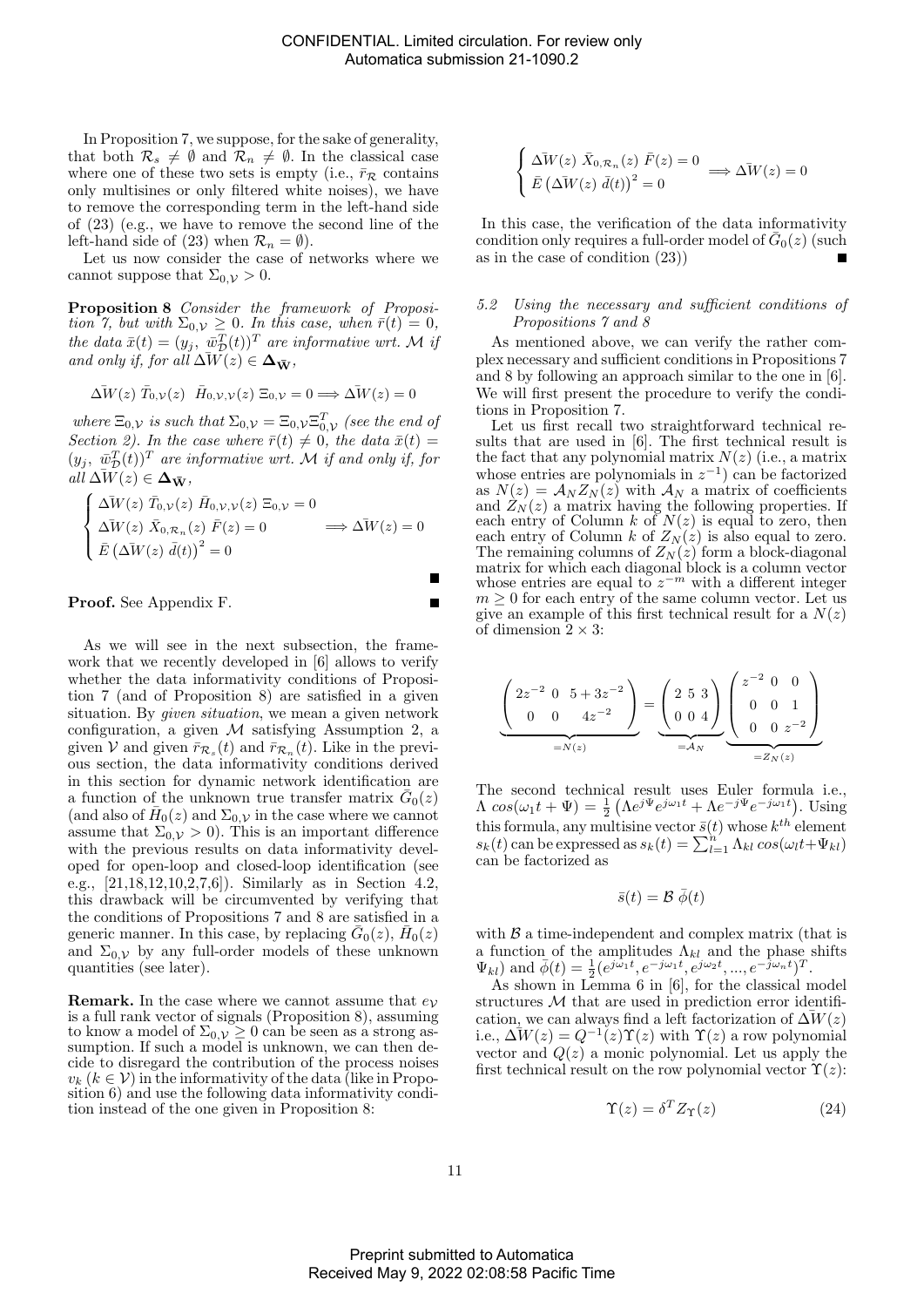with  $\delta$  a vector of coefficients that are functions of  $\theta$  and  $\theta_0$  (see Definition 1). Let us illustrate this in the case where the model structure  ${\cal M}$  satisfying Assumption 2 is given by  $H_j(z, \theta) = 1/(1 + az^{-1})$  and:

$$
\bar{G}_{j,\mathcal{D}}(z,\theta)=\left(\frac{b_1z^{-1}}{1+az^{-1}}~\frac{b_2z^{-1}}{1+az^{-1}}\right)
$$

We have thus  $\theta = (a, b_1, b_2)^T$ . Using (13), the left factorization  $Q^{-1}(z)\Upsilon(z)$  of  $\overline{\Delta W}(z)$  is here given by  $Q(z) = 1$ and  $\Upsilon(z) = (\delta a z^{-1}, \delta b_1 z^{-1}, \delta b_2 z^{-1})$  with  $\delta a = a - a_0$ ,  $\delta b_1 = b_{1,0} - b_1$  and  $\delta b_2 = b_{2,0} - b_2$   $(\theta_0 = (a_0, b_{1,0}, b_{2,0})^T)$ . Defining  $\delta = (\delta a, \ \delta b_1, \ \delta b_2)^T$ , we have thus:

$$
\Upsilon(z) = \delta^T \underbrace{\begin{pmatrix} z^{-1} & 0 & 0 \\ 0 & z^{-1} & 0 \\ 0 & 0 & z^{-1} \end{pmatrix}}_{=Z_{\Upsilon}(z)}
$$
(25)

Let us now consider Conditions (22) and (23) in Proposition 7. Using the matrix  $Z_{\Upsilon}(z)$  derived from the expression of  $\Delta W(z)$ , we derive a right factorization  $N_1(z)V_1^{-1}(z)$  of  $Z_{\Upsilon}(z)\bar{T}_{0,\mathcal{V}}(z)$  with  $N_1(z)$  and  $V_1(z)$ polynomial matrices. Using the first technical result presented in the beginning of this subsection, we subsequently derive the following factorization of  $N_1(z)$ :

$$
N_1(z) = \mathcal{A}_{N_1} Z_{N_1}(z) \tag{26}
$$

If  $\mathcal{R}_n \neq \emptyset$ , we then consider a similar right factorization  $N_2(z)V_2^{-1}(z)$  of  $Z_{\Upsilon}(z)\bar{X}_{0,\mathcal{R}_n}(z)\bar{F}(z)$  and we apply the first technical result on the polynomial matrix  $N_2(z)$ :

$$
N_2(z) = \mathcal{A}_{N_2} Z_{N_2}(z) \tag{27}
$$

Finally, if  $\mathcal{R}_s \neq \emptyset$ , we apply the second technical result (presented in the beginning of this subsection) on the multisine vector  $Z_{\Upsilon}(z)\overline{d}(t)$ :

$$
Z_{\Upsilon}(z)\bar{d}(t) = \mathcal{B}_{\bar{d}}\,\bar{\phi}(t) \tag{28}
$$

Using  $(24)$  and  $(26)$ , Condition  $(22)$  can be equivalently rewritten as

$$
\delta^T \mathcal{A}_{N_1} Z_{N_1}(z) = 0 \Longrightarrow \delta^T Z_{\Upsilon}(z) = 0
$$

which, due to the characteristic of  $Z_{N_1}(z)$  and  $Z_{\Upsilon}(z)$ , is also equivalent to [7,6]:

$$
\delta^T \mathcal{A}_{N_1} = 0 \Longrightarrow \delta = 0 \tag{29}
$$

Using  $(24)$ ,  $(26)$ ,  $(27)$  and  $(28)$ , Condition  $(23)$  can be equivalently rewritten as

$$
\begin{cases}\n\delta^T \mathcal{A}_{N_1} Z_{N_1}(z) = 0 \\
\delta^T \mathcal{A}_{N_2} Z_{N_2}(z) = 0 \implies \delta^T Z_{\Upsilon}(z) = 0 \\
\bar{E} (\delta^T \mathcal{B}_{\bar{d}} \bar{\phi}(t))^2 = 0\n\end{cases} \tag{30}
$$

which, due to the characteristic of  $Z_{\Upsilon}(z)$ ,  $Z_{N_1}(z)$ ,  $Z_{N_2}(z)$ and  $\phi(t)$ , is also equivalent to [7,6]:

$$
\begin{cases}\n\delta^T A_{N_1} = 0 \\
\delta^T A_{N_2} = 0 \implies \delta = 0 \\
\delta^T B_{\bar{d}} = 0\n\end{cases}
$$
\n(31)

To sum up, if we define  $\Delta_{\delta} = \{ \delta \mid Q^{-1}(z) \left( \delta^T Z_{\Upsilon}(z) \right) \in$  $\Delta_{\bar{W}}$ , we can reformulate Proposition 7 as follows. When  $\bar{r}(t) = 0$ ,  $\bar{x}(t)$  is informative wrt. M if and only if (29) holds for all  $\delta \in \Delta_{\delta}$ . When  $\bar{r}(t) \neq 0$ ,  $\bar{x}(t)$  is informative wrt.  $M$  if and only if  $(31)$  holds for all  $\delta \in \Delta_{\delta}$ . This leads to the following proposition that allows one to verify if data informativity is obtained in a certain situation (i.e., a given network configuration, a given  $\mathcal{M}$ , a given  $\mathcal{V}$  and given  $\bar{r}_{\mathcal{R}_s}(t)$  and  $\bar{r}_{\mathcal{R}_n}(t)$ ).

Proposition 9 Consider the framework of Proposition 7. Then, in the case where  $\bar{r}(t) = 0$ , we can construct the matrix  $A_{N_1}$  as indicated above this proposition and we can verify whether the data  $\bar{x}(t)$  are informative wrt. M by checking that the matrix  $A_{N_1}$  is a full row rank matrix. In the case where  $\bar{r}(t) \neq 0$ , besides  $\mathcal{A}_{N_1}$ , we also construct, as indicated above this proposition, the matrices  $\mathcal{A}_{N_2}$  (if  $\mathcal{R}_n \neq \emptyset$ ) and  $\mathcal{B}_{\bar{d}}$  (if  $\mathcal{R}_s \neq \emptyset$ ) and we can verify that the data  $\bar{x}(t)$  are informative wrt. M by checking that the matrix  $C$  is a full row rank matrix. The matrix  $\mathcal{C} = (\mathcal{A}_{N_1} \mathcal{A}_{N_2} \mathcal{B}_{\bar{d}})$  if both  $\mathcal{R}_n \neq \emptyset$  and  $\mathcal{R}_s \neq \emptyset$ while  $\mathcal{C} = (\mathcal{A}_{N_1} \mathcal{A}_{N_2})$  if  $\mathcal{R}_s = \emptyset$  and  $\mathcal{C} = (\mathcal{A}_{N_1} \mathcal{B}_{\bar{d}})$  if  $\mathcal{R}_n = \emptyset$ .

Proof. This proposition is a straightforward consequence of the paragraph preceding the proposition<sup>7</sup>.

Note that the number of columns in  $\mathcal{B}_{\bar{d}}$  is related to the number of entries in  $\bar{r}_{\mathcal{R}_s}$  and, more particularly, to the number of sinusoids at different frequencies in  $\bar{r}_{\mathcal{R}_s}$ , while the number of columns in  $A_{N_2}$  is related to the complexity of  $F(z)$  and to how large  $n_q$  is in (18). Consequently, if we face a situation where we do not have data informativity, we can easily determine what measures have to be taken in order to increase the informativity of the data (see Section 8 of [6] for more details).

Since the data informativity condition of Proposition 7 is a function of the unknown matrix  $\bar{G}_0(z)$ , the same can be said for the matrices  $\mathcal{A}_{N_1}$  and C in Proposition 9. As mentioned in the previous section, we can nevertheless check the data informativity in a generic manner by replacing  $\bar{G}_0(z)$  by any full-order model of

 $^7\,$  The conditions in Proposition 9 are (generally) only sufficient conditions for (29) and (31) to hold since  $\Delta_{\delta}$  is (generally) not equal to the whole vectorial space [6]. However, the introduced conservatism is generally much lower than with the sufficient conditions of Section 4 as will be shown in the examples of Section 5.3 and 5.4 [6].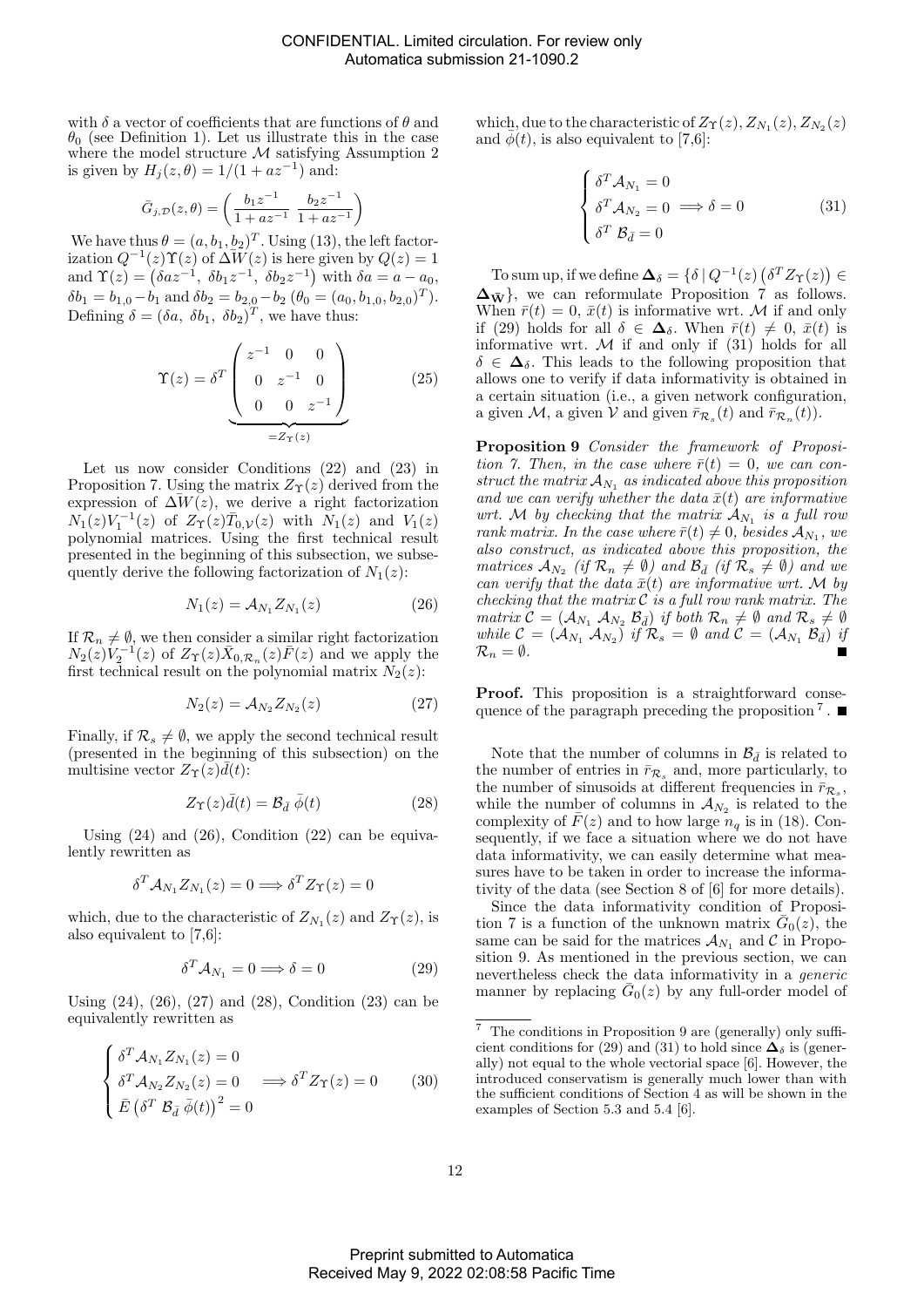this matrix. The models of the entries of  $\bar{G}_0(z)$  do not need to be accurate, but they should be of the correct order. Consequently, to verify the data informativity using Proposition 9, we need to know the orders of all the entries of  $\bar{G}_0(z)$  and not only the entries in its  $j^{th}$ row (see Assumption 2).

If we cannot assume that  $\Sigma_{0,\mathcal{V}} > 0$ , we can use Proposition 8 instead of Proposition 7 (see Section 5.1). Proposition 9 remains valid in this case if we define  $\mathcal{A}_{N_1}$  based on a right factorization  $N_1(z)V_1^{-1}(z)$  of  $Z_{\Upsilon}(z)\bar{T}_{0,\mathcal{V}}(z)\bar{H}_{0,\mathcal{V},\mathcal{V}}(z)\Xi_{0,\mathcal{V}}$ . As proposed in the remark at the end of Section 5.1, if a model of  $\Sigma_{0,\mathcal{V}}$  is not available, we can neglect the contribution of the process noises to data informativity and define  $\mathcal C$  uniquely based on  $\mathcal{A}_{N_2}$  (if  $\mathcal{R}_n \neq \emptyset$ ) and  $\mathcal{B}_{\bar{d}}$  (if  $\mathcal{R}_s \neq \emptyset$ ).

Let us now give two illustrations of the advantages of the results in this section with respect to the results in Section 4.

#### 5.3 First illustration

We consider the same network as in Section 4.3 i.e., a network with  $\bar{G}_0(z)$  given by (17) and whose graph is given in Figure 1. However, let us now define more precisely the non-zero transfer functions in  $\bar{G}_0(z)$ . We have  $G_{0,31}(z) = \frac{0.173z^{-1}}{A_0(z)}$  $\frac{173z^{-1}}{A_0(z)}$  and  $G_{0,32}(z) = \frac{0.259z^{-1}}{A_0(z)}$  $\frac{259z^{-1}}{A_0(z)}, G_{0,13}(z) =$  $0.3 G_{0,32}(z) (A_0(z) = 1 - 0.741z^{-1})$ . Moreover, let us also assume that  $\bar{v}(t) = diag(A_0^{-1}(z), A_0^{-1}(z), A_0^{-1}(z))\bar{e}(t)$ with  $\bar{e}(t)$  a white noise vector of covariance matrix  $\Sigma_0 =$  $diag(0, 0, 0.1)$ . Since  $\mathcal{V} = \{3\}$ , we have that  $\Sigma_{0,\mathcal{V}} = 0.1 >$ 0 and we are thus in the framework of Proposition 7.

Like in Section 4.3, we take  $j = 3$  and  $\mathcal{K} = \emptyset$  i.e., we want to identify consistently the transfer functions  $G_{0,31}(z)$ ,  $G_{0,32}(z)$  and  $H_{3,0}(z)$  ( $\mathcal{D} = \{1,2\}$ ).

Let us first verify whether the sole excitation of  $v_3(t)$ could lead to data informativity (enabling costless identification). For this purpose, we must construct the matrix  $\mathcal{A}_{N_1}$  and verify whether it is full row rank.

We observe that the model structure  $M$  taken as example in Section 5.2 is a full-order model structure  $\mathcal M$  for the to-be-identified transfer functions  $G_{0,31}(z)$ ,  $G_{0,32}(z)$ and  $H_{3,0}(z)$ . For this model structure  $\mathcal{M}$ , we have thus that  $Z_{\Upsilon}(z)$  is the one defined in (25).

Since  $\mathcal{K} = \emptyset$ , we have, using (21), that  $\bar{T}_{0,\mathcal{V}}(z) =$  $(\bar{S}_{0,33}(z), \bar{S}_{0,13}(z), \bar{S}_{0,23}(z))^T$  i.e. a permutation of the third column of  $\bar{S}_0(z)$ . The matrix  $Z_{\Upsilon}(z)\bar{T}_{0,\mathcal{V}}(z)$  can be factorized as  $N_1(z)V_1^{-1}(z)$  with:

$$
N_1(z) = \begin{pmatrix} z^{-1} - 1.482 \ z^{-2} + 0.5488 \ z^{-3} \\ 0.0778 \ z^{-2} - 0.0576 \ z^{-3} \\ 0 \end{pmatrix}
$$

and  $V_1(z) = 1 - 1.482 z^{-1} + 0.5354 z^{-2}$ . The polynomial matrix  $N_1(z)$  can be factorized as:

$$
N_1(z) = A_{N_1} Z_{N_1}(z) = \underbrace{\begin{pmatrix} 1 & -1.482 & 0.5488 \\ 0 & 0.0778 & -0.0576 \\ 0 & 0 & 0 \end{pmatrix}}_{=A_{N_1}} \begin{pmatrix} z^{-1} \\ z^{-2} \\ z^{-3} \end{pmatrix}
$$
\n(32)

Since the matrix  $\mathcal{A}_{N_1}$  is not full row rank <sup>8</sup>, we cannot infer data informativity with the sole excitation of  $v_3(t)$ (see Proposition 9). This is an expected result since  $w_2(t)$ is equal to zero when  $r_2(t) = v_2(t) = 0$ , and it will therefore be impossible to identify  $G_{0,32}(z)$ . It makes thus sense to improve the data informativity by adding an external excitation  $r_2$  to Node 2.

Let us try this with a very simple excitation signal  $r_2(t)$  i.e.,  $r_2(t) = cos(\omega_0 t)$  with an arbitrary frequency  $\omega_0$ , say  $\omega_0 = 0.1$ . This means that  $\mathcal{R} = \mathcal{R}_s =$ {2}. In order to verify whether we have data informativity with this excitation pattern, we need to construct the matrix  $\mathcal{B}_{\bar{d}}$  using the multisine vector  $Z_{\Upsilon}(z)\bar{d}(t)$ . For this purpose, we observe that  $\bar{d}(t) = \bar{T}_{0, {2} (t)}(z) r_2(t)$  $(M_s = 0 \text{ in (19) since } r_{j=3}(t) = 0) \text{ and that, using (21),}$  $\bar{T}_{0,\lbrace 2\rbrace}(z) = (\bar{S}_{0,32}(z), \bar{S}_{0,12}(z), \bar{S}_{0,22}(z))^T$ . Using the fact that  $Z_{\Upsilon}(e^{j\omega_0})\overline{T}_{0,\{2\}}(e^{j\omega_0}) = (0.88 - 0.62 j, 0.17 -$ 0.26 j, 0.995 – 0.099 j  $)^{T}$  for  $\omega_0 = 0.1$ , we obtain the following factorization (28) of  $Z_{\Upsilon}(z)\overline{d}(t)$ 

$$
Z_{\Upsilon}(z)\bar{d}(t) = \underbrace{\begin{pmatrix} 0.88 - 0.62j & 0.88 + 0.62j \\ 0.17 - 0.26j & 0.17 + 0.26j \\ 0.995 - 0.099j & 0.995 + 0.099j \end{pmatrix}}_{= \mathcal{B}_{\bar{d}}}\begin{pmatrix} 0.5 \ e^{j\omega_0 t} \\ 0.5 \ e^{-j\omega_0 t} \end{pmatrix}
$$

Since  $\mathcal{R}_n = \emptyset$ , the matrix C in Proposition 9 is given by  $\mathcal{C} = (\mathcal{A}_{N_1} \mathcal{B}_{\bar{d}})$ . Since the rank of this matrix  $\mathcal{C}$  is equal to three,  $\tilde{\mathcal{C}}$  is full row rank and we can thus conclude that we will get a consistent estimate of  $G_{0,31}(z)$ ,  $G_{0,32}(z)$ and  $H_{3,0}(z)$  using an excitation  $r_2(t) = cos(0.1t)$  and the noise disturbance  $v_3(t)$ . The data informativity property can be confirmed by performing an identification with a large N in these conditions (i.e.  $\bar{r}(t) = (0, \cos(0.1t), 0)^T$ and  $V = \{3\}$  and by observing that  $\hat{\theta}_N$  is indeed a very close estimate of  $\theta_0$ . It is also clear that, due to the above result, data informativity will also be obtained if  $r_2$  is made up of more than one sinusoid and if  $r_1$  and  $r_3$  are also multisines (at other frequencies than the sinusoids in  $r_2$ ). This indeed only add more columns to  $\mathcal{B}_{\bar{d}}$ . Using the procedure of Section 5.2, we can also prove that we have data informativity when  $r_2$  is filtered white noise.

<sup>&</sup>lt;sup>8</sup> If we do not wish to identify  $G_{0,32}(z)$  (e.g., because this transfer function is known i.e.,  $\mathcal{K} = \{2\}$ , we then have informativity with the sole excitation of  $v_3(t)$ . Indeed, it can be proven that, in this case,  $A_{N_1}$  reduces to the first two rows of the matrix  $\mathcal{A}_{N_1}$  given in (32) and this matrix is full row rank.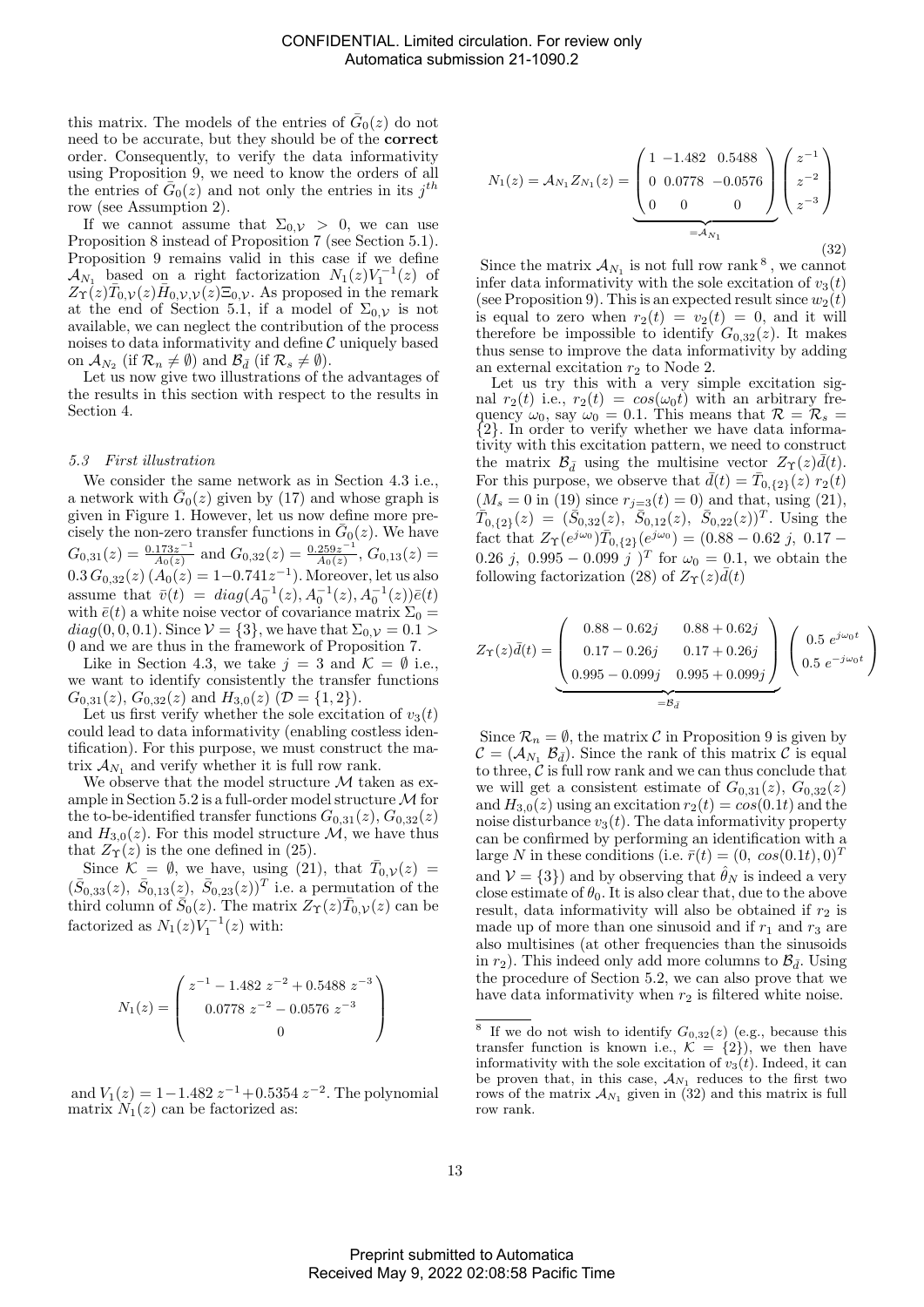The above results show the important advantage of Proposition 9 upon the conservative results of Section 4. Indeed, as shown in Section 4.3, with these conservative results, we could only prove data informativity if the cardinality of  $R$  is larger or equal to two and if the excitations are filtered white noises.

In the analysis above, we have used the true  $\bar{G}_0(z)$  to deduce  $\mathcal{C}$ . We have nevertheless also applied the above procedure for different full-order models of  $\bar{G}_0(z)$  and the rank of the matrix  $\mathcal C$  remained equal to three for all these models. The tested models have all the following form  $G_{31}(z) = \frac{b_{31}z^{-1}}{1+az^{-1}}, G_{32}(z) = \frac{b_{32}z^{-1}}{1+az^{-1}}, G_{13}(z) = \frac{b_{13}z^{-1}}{1+az^{-1}}$  $\frac{1+az-1}{1+az}$ with a parameter vector  $(b_{31}, b_{32}, b_{13}, a)^T \in \mathbb{R}^4$  generated randomly.

#### 5.4 Second illustration

Let us consider a network (1) with  $N_{mod} = 3$  nodes where  $\bar{G}_0(z)$  is given by:

$$
\bar{G}_0(z) \stackrel{\Delta}{=} \begin{pmatrix} 0 & 0 & 0.5z^{-1} \\ 0.5z^{-1} & 0 & 0.5z^{-1} \\ 0.5z^{-1} & 0.5z^{-1} & 0 \end{pmatrix}
$$
 (33)

and where  $\bar{H}_0(z) = I_3$  and  $\Sigma_0 = diag(0, 0.1, 0)$ . Since  $V = \{2\}$ , we have that  $\Sigma_{0,V} = 0.1 > 0$  and we are thus here also in the framework of Proposition 7. The graph of this network is given in Figure 4. We here wish to identify Row 2 of  $\bar{G}_0(z)$  (i.e.,  $j=2$ ) and we suppose here also that there is no known element in the second row of  $\bar{G}_0(z)$  $(K = \emptyset)$ . This means that the identification procedure of Section 3 pertains to the consistent identification of  $G_{0,21}(z)$  and  $G_{0,23}(z)$  (since  $H_{0,j} = 1$ ). We have thus  $D = \{1, 3\}$ . Observe also that Assumption 3 is respected in this setup.



Fig. 4. Graph representation of (33). Each circle represents a node and the edges represent the structure of  $G_0(z)$ .

For this network, we will prove, via Proposition 9, that a consistent estimate of the transfer functions  $G_{0,21}(z)$ ,  $G_{0,23}(z)$  can be obtained via the (costless) excitation of the noise  $v_2(t) = e_2(t)$ . As said in Proposition 9, we must thus construct the matrix  $\mathcal{A}_{N_1}$  and verify whether it is full row rank. For this purpose, following the procedure in Section 5.2, we first factorize  $\Delta W(z)$ . Using  $(33)$ , a model structure M satisfying Assumption 2 is

 $\mathcal{M} = \{ \bar{G}_{2,\mathcal{D}}(z,\theta) = (\theta_1 z^{-1} \ \theta_2 z^{-1}), \ H_2(z,\theta) = 1 \} \ (\theta =$  $(\theta_1, \theta_2)^T$ ). Using (13), the left factorization  $Q^{-1}(z)\Upsilon(z)$ of  $\Delta \bar{W}(z)$  is  $Q(z) = 1$  and  $\Upsilon(z) = (0, \ \delta \theta_1 z^{-1}, \ \delta \theta_2 z^{-1})$ (with  $\delta\theta_1 = \theta_{1,0} - \theta_1$  and  $\delta\theta_2 = \theta_{2,0} - \theta_2$ ). Defining  $\delta = (\delta \theta_1, \ \delta \theta_2)^T$ , we can write  $\Upsilon(z) = \delta^T Z_{\Upsilon}(z)$  with

$$
Z_{\Upsilon}(z) = \begin{pmatrix} 0 & z^{-1} & 0 \\ 0 & 0 & z^{-1} \end{pmatrix}
$$

Since we are here in the conditions of Proposition 7, the matrix  $\mathcal{A}_{N_1}$  will be based on a right factorization of  $Z_{\Upsilon}(z)\overline{T}_{0,\mathcal{V}}(z)$ . The matrix  $\overline{T}_{0,\mathcal{V}}(z)$  is here equal to  $(\bar{S}_{0,22}(z), \ \dot{\bar{S}}_{0,12}(z), \ \bar{S}_{0,32}(z))^T$  i.e., a permutation of the second column of  $\bar{S}_0(z)$ . The matrix  $Z_{\Upsilon}(z) \bar{T}_{0,\mathcal{V}}(z)$  can be here factorized as  $N_1(z)V_1^{-1}(z)$  with:

$$
N_1(z) = \left(0.25z^{-3} \ 0.5z^{-2}\right)^T
$$

and  $V_1(z) = 1 - 0.5z^{-2} - 0.125z^{-3}$ . The polynomial matrix  $N_1(z)$  can subsequently be factorized as:

$$
N_1(z) = A_{N_1} Z_{N_1}(z) = \underbrace{\begin{pmatrix} 0 & 0.25 \\ 0.5 & 0 \end{pmatrix}}_{=A_{N_1}} \begin{pmatrix} z^{-2} \\ z^{-3} \end{pmatrix}
$$

Since  $\mathcal{A}_{N_1}$  is full row rank, we have thus data informativity under the sole excitation of the unknown process noise  $v_2(t)$ . The data informativity property is confirmed by performing an identification with a large  $N$  in these conditions (i.e.  $\bar{r}(t) = 0$  and  $\mathcal{V} = \{2\}$ ) and by observing that  $\hat{\theta}_N$  is indeed a very close estimate of  $\theta_0$ . We can thus prove the data informativity using Proposition 9 while it is not possible to do so using Proposition 4 since  $\mathcal{V}\backslash\{j\} = \emptyset$ . This confirms the usefulness of Proposition 9 to check data informativity.

In the analysis above, we have used the true  $\bar{G}_0(z)$  to deduce  $\mathcal{A}_{N_1}.$  We have nevertheless also applied the above procedure for different full-order models of  $\bar{G}_0(z)$  and the rank of the matrix  $\mathcal{A}_{N_1}$  remained equal to two for all these models. The tested models have all the topology of the network in Figure 4 and the five non-zero transfer functions have all the form  $G_{kl}(z) = b_{kl}z^{-1}$  with a parameter vector  $(b_{13}, b_{21}, b_{23}, b_{31}, b_{32})^T \in \mathbb{R}^5$  generated randomly.

#### 6 Optimal experiment design

## 6.1 Results

Using the data informativity conditions of Proposition 9, we can show that consistent estimates of  $(\bar{G}_{0,j,D}(z), H_{0,j}(z))$  can be obtained for different sets R and different types of excitation vectors  $\bar{r}_R(t)$  (i.e.,  $\bar{r}_{\mathcal{R}_s}(t)$  and  $\bar{r}_{\mathcal{R}_n}(t)$ . This defines different identification options. Since consistency is an asymptotic property, these results do not say anything about the accuracy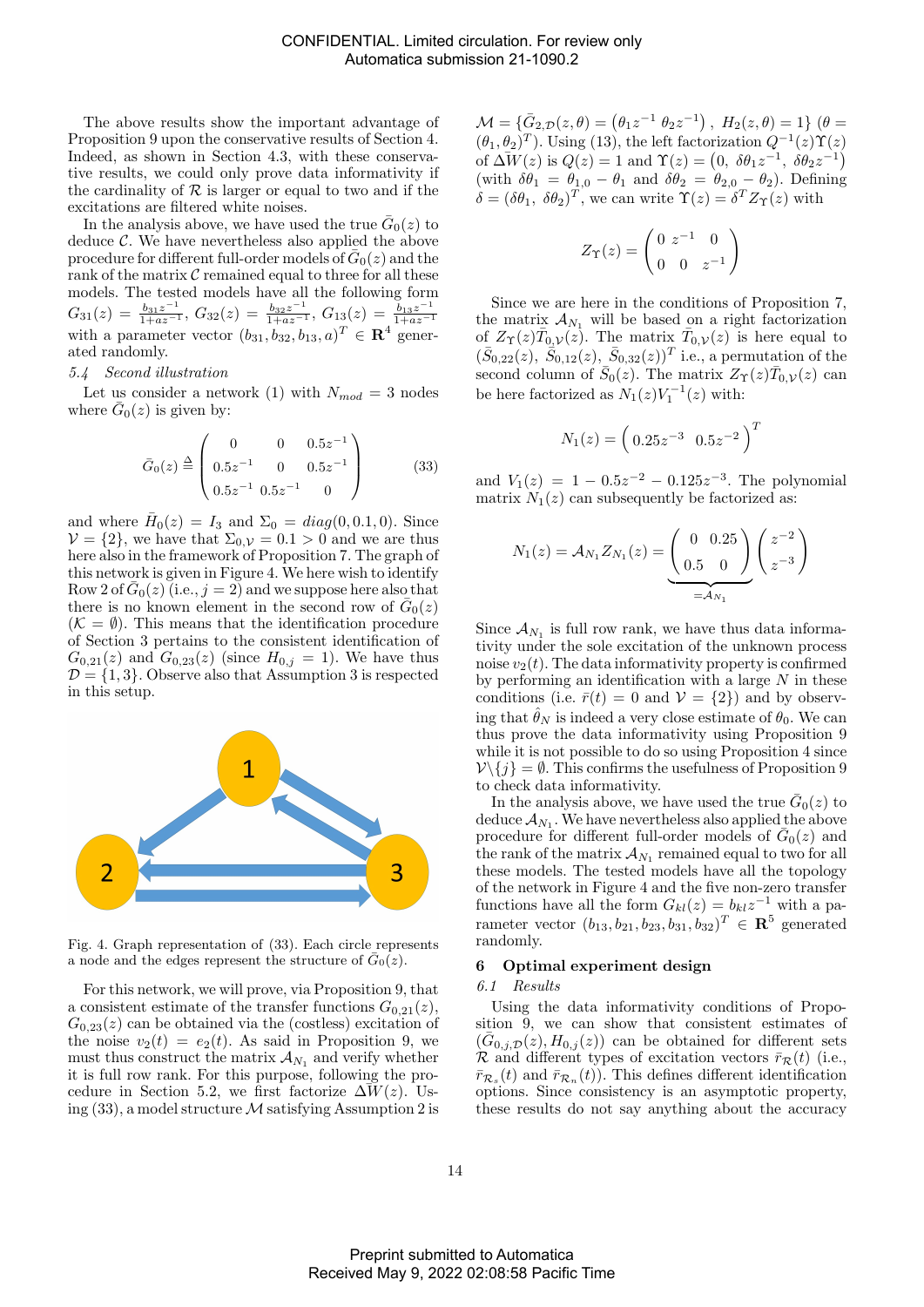of the identified parameter vector  $\hat{\theta}_N$  (which defines the model of  $(\bar{G}_{0,j,D}(z), H_{0,j}(z))$  under these different options. In this section, we will analyze the accuracy of  $\hat{\theta}_N$  and determine the signal vector  $\bar{r}_R(t)$  leading to the desired accuracy for  $\hat{\theta}_N$  with the smallest excitation power.

Since  $\hat{\theta}_N$  is a consistent estimate of  $\theta_0$  and  $\epsilon_j(t, \theta_0)$  =  $e_j(t)$ , the estimate  $\hat{\theta}_N$  is also (asymptotically) normally distributed around  $\theta_0$  with a covariance matrix  $P_{\theta}$  that is given by  $P_{\theta} = \frac{\sigma_{e_j}^2}{N} \left( \bar{E} \psi_j(t, \theta_0) \psi_j^T(t, \theta_0) \right)^{-1}$ with  $\psi_j(t, \theta) = \frac{d\epsilon_j(t, \theta)}{d\theta}$ . When we are more particularly interested in a subvector  $\rho_0$  of  $\theta_0$ , we use the fact that the subvector  $\rho_0$  can always be written as  $\rho_0 = S \theta_0$  for some matrix S and we define  $P_{\rho}$  as the covariance matrix of  $S \hat{\theta}_N$ . We have then  $P_{\rho} = S P_{\theta} S^T$ . Since  $P_{\theta} = P_{\rho}$ when S is chosen as  $S = I_{n_{\theta}}$  ( $n_{\theta}$  denotes the dimension of  $\theta$ ), let us for the sake of generality continue our analysis for  $P_{\rho} = SP_{\theta}S^{T}$ .

We want to determine the excitation vector  $\bar{r}_R(t)$  that, for an identification experiment of duration  $N$ , yields an acceptable covariance matrix  $P_{\rho} = SP_{\theta}S^{T}$  with the least excitation power. For this purpose, we will first assume that  $n_{\mathcal{R}} = N_{mod}$  i.e.,  $\mathcal{R} = \{1, 2, ..., N_{mod}\}\$ and we will determine the power spectrum matrix  $\Phi_{\bar{r}}$  of the excitation vector  $\bar{r}(t)$  having the smallest power while guaranteeing that the estimate  $\hat{\theta}_N$  obtained via an identification experiment of duration  $N$  with this excitation has a covariance covariance matrix  $P_{\theta}$  that satisfies the following constraint  $SP_{\theta}S^{T} \leq R_{adm}$  where  $R_{adm}$  specifies the desired accuracy (a diagonal  $R_{adm}$  e.g., allows to constrain the standard deviations of each entries of  $S \hat{\theta}_N$  [14]). We thus require  $R_{adm} - SP_{\theta}S^T \ge 0$  and, using Schur complement, this gives the following optimal experiment design problem:

$$
\min_{\Phi_{\bar{r}}(\omega)} trace\left(\frac{1}{2\pi} \int_{-\pi}^{\pi} \Phi_{\bar{r}}(\omega) d\omega\right)
$$
\n
$$
\text{subject to } \begin{pmatrix} R_{adm} & S \\ S^T & P_{\theta}^{-1} \end{pmatrix} \ge 0 \tag{34}
$$

This optimization problem is convex since, as will be shown in the sequel,  $P_{\theta}^{-1}$  is an affine function of  $\Phi_{\bar{r}}(\omega)$ . As indicated above, in this optimal experiment design problem, the main objective is to determine the least powerful excitation vector  $\bar{r}(t)$  such that  $SP_{\theta}S^{T} \leq R_{adm}$ . Note nevertheless that the objective function of the optimization problem  $(34)$  has a  $l_1$ -norm structure. Since it is frequently observed that such objective functions, when minimized under convex constraints, generate a sparse solution (see e.g., [22]), we can expect that the optimal excitation vector  $\bar{r}(t)$  will have some elements  $r_k$  equal to zero. In other words, the set  $\mathcal{R}_{opt}$  corresponding to the solution of (34) will generally have a cardinality  $n_{\mathcal{R}_{opt}}$  that is smaller than  $N_{mod}$ (defining in this way the optimal excitation pattern).

Let us now derive the affine relation between  $\Phi_{\bar{r}}(\omega)$ 

and  $P_{\theta}^{-1}$ . Using the philosophy introduced in [13,3], we have that:

$$
\psi_j(t, \theta_0) = \Gamma_1(z, \theta_0) \overline{w}_{\mathcal{D}}(t) + \Gamma_2(z, \theta_0) e_j(t)
$$

where  $\Gamma_1(z,\theta)$  is a matrix of dimension  $n_\theta \times n_\mathcal{D}$  whose  $l^{th}$  row is given by  $H_{0,j}^{-1}(z) \frac{d\bar{G}_{j,D}(z,\theta)}{d\theta_l}$  $\frac{d\mathcal{D}(z,\theta)}{d\theta_l}$  ( $\theta_l$  is the  $l^{th}$  entry of  $\theta \in \mathbf{R}^{n_{\theta}}$  and  $\Gamma_2(z,\theta)$  is a vector of dimension  $n_{\theta}$ whose  $l^{th}$  entry is given by  $H_{0,j}^{-1}(z) \frac{dH_j(z,\theta)}{d\theta_l}$  $\frac{d\theta_l}{d\theta_l}$ . Using now the fact that, for any set  $\mathcal{R}, \ \overline{\hat{w}_{\mathcal{D}}}(t) = \overline{\hat{S}}_{0,\mathcal{D},\mathcal{R}}(z)\overline{r}_{\mathcal{R}}(t) +$  $\bar{S}_{0,D,\mathcal{V}}(z)H_{0,\mathcal{V},\mathcal{V}}(z)\bar{e}_{\mathcal{V}}(t)$ , we can rewrite the previous equation as follows:

$$
\psi_j(t, \theta_0) = \Gamma_{\bar{r}}(z, \theta_0) \bar{r}_{\mathcal{R}}(t) + \Gamma_{\bar{e}}(z, \theta_0) \bar{e}_{\mathcal{V}}(t)
$$

with  $\Gamma_{\bar{r}}(z,\theta_0) = \Gamma_1(z,\theta_0) \bar{S}_{0,\mathcal{D},\mathcal{R}}(z)$  and with  $\Gamma_{\bar{e}}(z,\theta_0) =$  $\Gamma_2(z,\theta_0)$   $m_j^T + \Gamma_1(z,\theta_0) \bar{S}_{0,\mathcal{D},\mathcal{V}}(z) H_{0,\mathcal{V},\mathcal{V}}(z)$  where the column vector  $m_j$  of dimension  $n_\mathcal{V}$  is a unit vector such that  $m_j^T \bar{e}_{\mathcal{V}}(t) = e_j(t)$ . As mentioned above, we here choose  $\mathcal{R} = \{1, 2, ..., N_{mod}\}\$ for the experiment design and we have thus  $\overline{r}_R(t) = \overline{r}(t)$ . Consequently,

$$
P_{\theta}^{-1} = \frac{N}{\sigma_{\epsilon_j}^2} \left( \bar{E} \psi_j(t, \theta_0) \psi_j^T(t, \theta_0) \right) = R_{\bar{r}}(\Phi_{\bar{r}}(\omega), \theta_0) + R_{\bar{e}}(\theta_0)
$$
  

$$
R_{\bar{r}}(\Phi_{\bar{r}}(\omega), \theta_0) = \frac{N}{\sigma_{\epsilon_j}^2} \frac{1}{2\pi} \int_{-\pi}^{\pi} \Gamma_{\bar{r}}(e^{j\omega}, \theta_0) \Phi_{\bar{r}}(\omega) \Gamma_{\bar{r}}^*(e^{j\omega}, \theta_0) d\omega
$$
  

$$
R_{\bar{e}}(\theta_0) = \frac{N}{\sigma_{\epsilon_j}^2} \frac{1}{2\pi} \int_{-\pi}^{\pi} \Gamma_{\bar{e}}(e^{j\omega}, \theta_0) \Sigma_{0, \mathcal{V}} \Gamma_{\bar{e}}^*(e^{j\omega}, \theta_0) d\omega
$$

with  $\Sigma_{0,\mathcal{V}}$  the covariance matrix of  $\bar{e}_{\mathcal{V}}(t)$ .

Since  $\Phi_{\bar{r}}(\omega)$  is a variable of infinite dimension, we need to choose a linear parametrization for  $\Phi_{\bar{r}}(\omega)$  to solve the convex optimization problem (34) [17,4,1]. We can e.g., choose the parametrization given in [1] and that corresponds to filtered white noise  $\bar{r}(t)$ . However, in order to simplify this complex optimization problem, we will here restrict attention to a parametrization corresponding to an excitation vector  $\bar{r}(t)$  made up of mutually independent white noises:  $\Phi_{\bar{r}}(\omega) = diag(c_1, c_2, ..., c_{N_{mod}}) \ \forall \omega$ where  $c_k$   $(k = 1, ..., N_{mod})$  is the to-be-determined variance of  $r_k$ .

Remark. Like in all optimal experiment design problems,  $P_{\theta}$  depends on the unknown  $\theta_0$  (i.e. the true parameter vector describing  $H_{0,j}(z)$  and  $\overline{G}_{0,j,\mathcal{D}}(z)$  and also on the unknown matrices  $\overline{S}_0(z)$  and  $\overline{H}_0(z)$ . Initial estimates of these unknown quantities are thus necessary to solve the optimization problem (34).

#### 6.2 Numerical illustration

Let us consider the same network as in Section 5.4 where we wish to identify  $G_{0,21}(z)$  and  $G_{0,23}(z)$  (i.e.  $j = 2$ ). For that network, as proposed above, we will solve (34) using  $\Phi_{\bar{r}}(\omega) = diag(c_1, c_2, c_3)$   $\forall \omega$  where  $c_k$  $(k = 1, ..., 3)$  is to-be-determined variance of  $r_k$ . As shown in Section 5.4, the model structure  $\mathcal M$  considered for this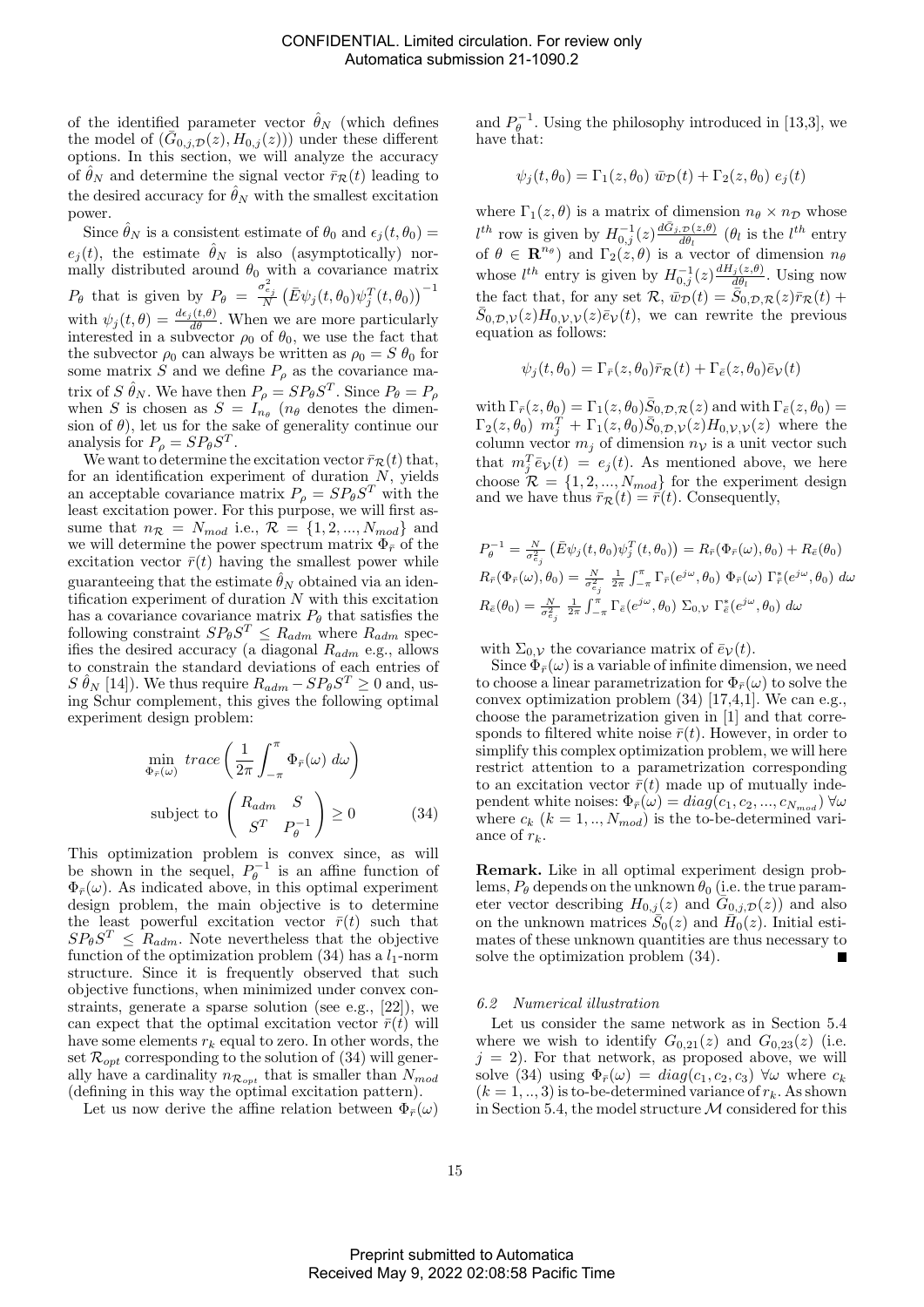identification is  $\mathcal{M} = {\overline{G}}_{2,\mathcal{D}}(z,\theta)$  with  $\overline{G}_{2,\mathcal{D}}(z,\theta) =$  $(\theta_1 z^{-1}, \theta_2 z^{-1}) (\theta = (\theta_1, \theta_2)^T)$ . Let us first suppose that we are interested in having an accurate estimate  $\hat{\theta}^N$  of the whole true parameter vector  $\theta_0 = (0.5, 0.5)^T$ . This means that we choose  $S = I_2$ . Let us also define  $R_{adm}$  as  $R_{adm} = 10^{-5}I_2$ . In Section 5.4, we have proven that we have data informativity when  $\bar{r}(t) = 0$ . Consequently, if we choose  $N$  sufficiently large, the optimal spectrum  $\Phi^{opt}_{\bar{r}}(\omega)$  will be equal to zero  $(\mathcal{R}_{opt} = \emptyset)$ . This is possible because the matrix  $R_{\bar{e}}(\theta_0)$  is strictly positive definite and proportional to N. However, for  $N = 1000$ , we obtain  $\Phi_{\bar{r}}^{opt}(\omega) = diag(8.54, 0, 5.82)$  which corresponds to an excitation signal on Node 1 and on Node 3. In other words,  $\mathcal{R}_{opt} = \mathcal{D} = \{1, 3\}.$ 

Let us now suppose that it is impossible to add an excitation signal on Node 1. We can then solve the optimization problem (34) imposing  $c_1 = 0$ . We then obtain  $\Phi_{\bar{r}}^{opt}(\omega) = diag(0, 0, 29.35)$  which corresponds to a unique excitation signal on Node 3. However, we observe that, when we cannot excite Node 1, much more power has to be injected in the network to obtain the desired accuracy. Let us constrain (34) even more by supposing that we can only add an excitation on Node 2 (not on Nodes 1 and 3). We thus impose  $c_1 = c_3 = 0$  in (34) and we obtain  $\Phi_{\bar{r}}^{opt}(\omega) = diag(0, 117.41, 0)$  where we see that the excitation power (which is now on the only excitable node) is even larger.

Let us now come back to the case where we can add an excitation on each node, but let us now suppose that we are only interested in an accurate estimate of the transfer function  $G_{0,21}(z)$ . We therefore choose  $S = (1\ 0)$ and  $R_{adm} = 10^{-5}$ . The optimal solution of (34) is then  $\Phi^{opt}_{\bar{r}}(\omega)=diag(9.36,0,0)$  which corresponds to a unique excitation signal on Node 1 (i.e., the input signal  $w_1(t)$ ) of  $G_{0,21}(z)$ ). If we are only interested in an accurate estimate of the transfer function  $G_{0,23}(z)$   $(S = (0 1))$ , we observe the same phenomenon since the optimal spectrum is given by  $\Phi_{\bar{r}}^{opt}(\omega) = diag(0, 0, 7.28)$ .

#### 7 Conclusions

In this paper, we have addressed the data informativity problem for the identification of a row of  $\bar{G}_0(z)$  using the full input approach. We have derived conditions that ensure data informativity for the identification of modules having an arbitrary complexity and that can be checked by inspecting the topology of the network. We have also developed a necessary and sufficient condition for data informativity that takes into account the complexity of the to-be-identified modules. This particular data informativity condition is verified if a matrix of coefficients is full row rank. The determination of this matrix of coefficients requires a full-order model of the network matrix  $\bar{G}_0(z)$ . Consequently, the verification of the necessary and sufficient data informativity condition requires more information on the network than the more conservative conditions (that can be verified by inspecting the network topology).

#### References

- [1] M. Barenthin, X. Bombois, H. Hjalmarsson, and G. Scorletti. Identification for control of multivariable systems: controller validation and experiment design via LMIs. Automatica, 44(12):3070–3078, 2008.
- A. Bazanella, M. Gevers, and L. Miškovic. Closed-loop identification of MIMO systems: a new look at identifiability<br>and experiment design. European Journal of Control, European Journal of Control, 16(3):228–239, 2010.
- [3] X. Bombois, A. Korniienko, H. Hjalmarsson, and G. Scorletti. Optimal identification experiment design for the interconnection of locally controlled systems. Automatica, 89:169–179, 2018.
- [4] X. Bombois, G. Scorletti, M. Gevers, P.M.J. Van den Hof, and R. Hildebrand. Least costly identification experiment for control. Automatica, 42(10):1651–1662, 2006.
- [5] X. Cheng, S. Shi, and P. Van den Hof. Allocation of excitation signals for generic identifiability of linear dynamic networks. IEEE Transactions on Automatic Control, 2021.
- [6] K. Colin, X. Bombois, L. Bako, and F. Morelli. Closedloop identification of MIMO systems in the prediction error framework: Data informativity analysis. Automatica, 121:109171, 2020.
- [7] K. Colin, X. Bombois, L. Bako, and F. Morelli. Data informativity for the open-loop identification of MIMO systems in the prediction error framework. Automatica, 117:109000, 2020.
- [8] P. Van den Hof, A. Dankers, P. Heuberger, and X. Bombois. Identification of dynamic models in complex networks with prediction error methods - basic methods for consistent module estimates. Automatica, 49(10):2994–3006, 2013.
- [9] P. Van den Hof and K. Ramaswamy. Path-based datainformativity conditions for single module identification in dynamic networks. In 59th IEEE Conference on Decision and Control (CDC), pages 4354–4359, 2020.
- [10] M. Gevers, A. Bazanella, X. Bombois, and L. Miskovic. Identification and the information matrix: how to get just sufficiently rich. IEEE Transactions on Automatic Control, 54(12):2828–2840, 2009.
- [11] M. Gevers, A. Bazanella, and G. Pimentel. Identifiability of dynamical networks with singular noise spectra. IEEE Transactions on Automatic Control, 64(6):2473–2479, 2018.
- [12] M. Gevers, A. S. Bazanella, and L. Miskovic. Informative data: how to get just sufficiently rich? In Proc. 47th IEEE Conference on Decision and Control, pages pp. 1962–1967, Cancun, Mexico, 2008.
- [13] M. Gevers and A.S. Bazanella. Identification in dynamic networks: identifiability and experiment design issues. In Proc. 54th IEEE Conference on Decision and Control, pages 4005–4010, Osaka, Japan, 2015.
- [14] D. Ghosh, X. Bombois, J. Huillery, G. Scorletti, and G. Mercère. Optimal identification experiment design for LPV systems using the local approach. Automatica, 87:258– 266, 2018.
- [15] J. Gonçalves and S. Warnick. Necessary and sufficient conditions for dynamical structure reconstruction of LTI networks. IEEE Transactions on Automatic Control, 53(7):1670–1674, 2008.
- [16] J. Hendrickx, M. Gevers, and A. Bazanella. Identifiability of dynamical networks with partial node measurements. IEEE Transactions on Automatic Control, 64(6):2240–2253, 2019.
- [17] H. Jansson and H. Hjalmarsson. Input design via LMIs admitting frequency-wise model specifications in confidence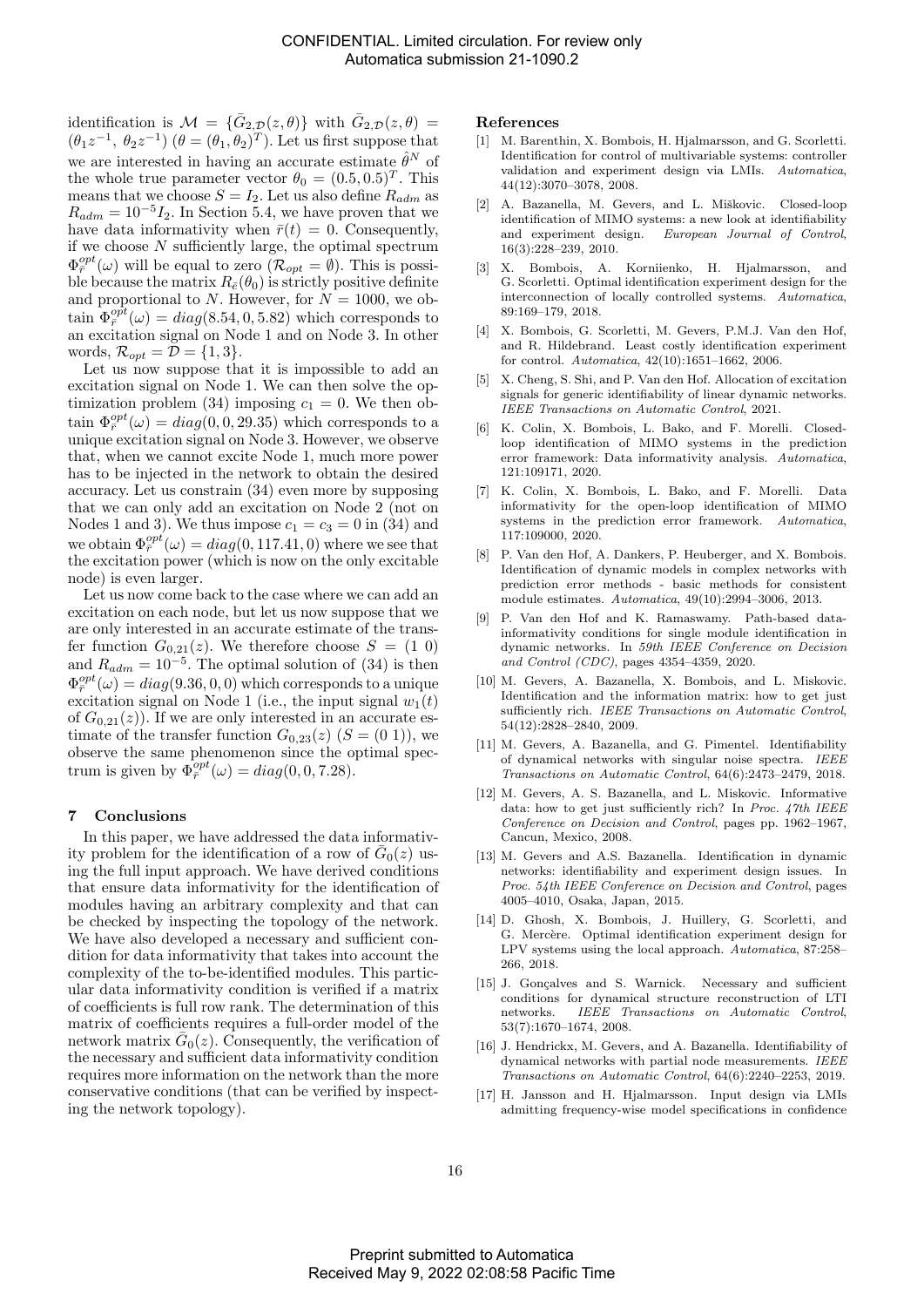regions. IEEE Transactions on Automatic Control, 50(10):1534–1549, October 2005.

- [18] L. Ljung. System Identification: Theory for the User, 2nd Edition. Prentice-Hall, Englewood Cliffs, NJ, 1999.
- [19] E. Mapurunga and A. Bazanella. Optimal allocation of excitation and measurement for identification of dynamic networks. 2020. Available via arXiv 2007.09263.
- [20] S. Shi, X. Cheng, and P. Van den Hof. Generic identifiability of subnetworks in a linear dynamic network: the full measurement case. Automatica, 137:110093, 2022.
- [21] T. Söderström and P. Stoica. System Identification. Prentice Hall International, Hemel Hempstead, Hertfordshire, UK, 1989.
- [22] J.A. Tropp. Just relax: Convex programming methods for identifying sparse signals in noise. IEEE Transactions on Information Theory, Vol 52, pp. 1030-1051, 2006.
- [23] H. Weerts, P. Van den Hof, and A. Dankers. Identifiability of linear dynamic networks. Automatica, 89:247–258, 2018.

### A Data informativity when  $j \notin V$

The case  $j \notin V$  corresponds to  $v_i(t) = e_i(t) = 0$ . Consequently, (6) is here given by  $y_j(t) = \overline{G}_{0,j,D}(z)\overline{w}_D(t)$ . The identification criterion (7) can thus be considered with  $\epsilon_j(t,\theta) = y_j(t) - \overline{G}_{j,\mathcal{D}}(z,\theta)\overline{w}_{\mathcal{D}}(t)$   $(H_j(z,\theta) = 1)$ . The true parameter vector is obviously a minimum of  $\bar{E}\epsilon_j^2(t,\theta)$  since  $\bar{E}\epsilon_j^2(t,\theta_0) = 0$ . It is to be noted that, as opposed to the case where  $j \in V$ , the latter property holds even if there exist  $\tau$  such that  $E\bar{e}(t)\bar{e}^T(t-\tau) \neq 0$ and even if the delay condition in the statement of Proposition 1 is not satisfied.

On the other hand, like in the case where  $j \in \mathcal{V}$ , the minimum  $\theta_0$  of  $\bar{E} \epsilon_j^2(t, \theta)$  is unique if the data  $\bar{x}(t)$  are informative with respect to  $\mathcal{M} = \{\bar{G}_{j,\mathcal{D}}(z,\theta)\}\$  (see Definition 1).

Let us now follow the same procedure as in Sections 4 and 5 for this particular situation. Note for this purpose that, in the left hand side of (15),  $\Delta W(z)\overline{x}(t)$ is here given by  $(\bar{G}_{j,D}(z,\theta) - \bar{G}_{j,D}(z,\theta_0))\bar{w}_{\mathcal{D}}(t)$  with  $\bar{w}_\mathcal{D}(t) = \bar{S}_{0,\mathcal{D},\mathcal{R}}(z)\bar{r}_\mathcal{R}(t) + \bar{S}_{0,\mathcal{D},\mathcal{V}}(z)\bar{v}_\mathcal{V}(t)$ . Consequently, (16) can be here replaced by  $\Phi_{\bar{w}_{\mathcal{D}}}(\omega) > 0$  at almost all  $\omega$ . Since the conditions in Proposition 4, 5, 6 ensure that  $\Phi_{\bar{w}_{\mathcal{D}}}(\omega) > 0$  at almost all  $\omega$ . Data informativity can still be checked using these propositions. Let us now derive the necessary and sufficient condition for data informativity (see Section 5). Using the shorthand notation  $\bar{\Delta G}_{j,\mathcal{D}}(z) = \bar{G}_{j,\mathcal{D}}(z,\theta) - \bar{G}_{j,\mathcal{D}}(z,\theta_0)$ , the necessary and sufficient condition (23) for data informativity becomes:

$$
\begin{cases}\n\overline{\Delta G}_{j,\mathcal{D}}(z) \ \overline{S}_{0,\mathcal{D},\mathcal{V}}(z) = 0 \\
\overline{\Delta G}_{j,\mathcal{D}}(z) \ \overline{S}_{0,\mathcal{D},\mathcal{R}_n}(z) \ \overline{F}(z) = 0 \quad \Longrightarrow \overline{\Delta G}_{j,\mathcal{D}}(z) = 0 \\
\overline{E} (\overline{\Delta G}_{j,\mathcal{D}}(z) \ \overline{S}_{0,\mathcal{D},\mathcal{R}_s}(z) \ \overline{r}_{\mathcal{R}_s}(t))^2 = 0\n\end{cases}
$$

# B Proof of Proposition 4

Using (6), we can rewrite  $\bar{x}(t) = (y_j, \ \bar{w}_D^T(t))^T$  as:

$$
\bar{x}(t) = \underbrace{\begin{pmatrix} 1 & \bar{G}_{0,j}, p(z) \\ 0 & I_{n_D} \end{pmatrix}}_{=J(z)} \underbrace{\begin{pmatrix} v_j(t) \\ \bar{w}_{\mathcal{D}}(t) \end{pmatrix}}_{= \bar{x}_{bis}(t)}
$$
(B.1)

As also shown in [9], since  $J(e^{j\omega})$  is a full-rank square matrix at all  $\omega$ , we have that (16) is equivalent to

$$
\Phi_{\bar{x}_{bis}}(\omega) > 0 \text{ at almost all } \omega.
$$
 (B.2)

In the sequel of the proof, we will show that (B.2) holds under the conditions of Proposition 4. For this purpose, let us observe that, when  $\bar{r}(t) = 0$ , we have that  $\bar{w}_D(t) =$  $\bar{S}_{0,D,\mathcal{V}}(z)\bar{v}_{\mathcal{V}}(t)$ , which can also be rewritten as:

$$
\bar{w}_{\mathcal{D}}(t) = \bar{S}_{0,\mathcal{D},j}(z) \ v_j(t) + \bar{S}_{0,\mathcal{D},\mathcal{U}}(z) \ v_{\mathcal{U}}(t) \tag{B.3}
$$

with  $\mathcal{U} = \mathcal{V}\backslash\{j\}$ . The vector  $\bar{x}_{bis}(t)$  can thus be rewritten as:

$$
\bar{x}_{bis}(t) = \underbrace{\begin{pmatrix} 1 & 0 \\ \bar{S}_{0,\mathcal{D},j}(z) & \bar{S}_{0,\mathcal{D},\mathcal{U}}(z) \end{pmatrix}}_{=\tilde{J}(z)} \underbrace{\begin{pmatrix} v_j(t) \\ v_{\mathcal{U}}(t) \end{pmatrix}}_{=\tilde{\xi}(t)} \quad (B.4)
$$

Observing that  $\bar{\xi}(t) = (v_j(t), v_{\mathcal{U}}^T(t))^T$  is just a permutation of  $v_{\mathcal{V}}(t) = H_{0,\mathcal{V},\mathcal{V}}(z)e_{\mathcal{V}}(t)$  and recalling that Proposition 4 assumes that  $\Sigma_{0,\mathcal{V}} > 0$ , it is clear that  $\Phi_{\bar{\varepsilon}}(\omega) > 0$ at (almost) all  $\omega$ . The latter and the fact that, when Condition (i) holds, the matrix  $\tilde{J}(e^{j\omega})$  in (B.4) is full row rank at almost all  $\omega$  show that (B.2) is indeed satisfied under the conditions in Proposition 4; concluding the proof.

## C Proof of Proposition 5

In the proof of Proposition 4, we have shown that (16) is equivalent to  $(B.2)$ . In the sequel, we will show that  $\bar{x}_{bis}(t) = (v_j(t), \bar{w}_{\mathcal{D}}(t))^T$  satisfies (B.2) under the conditions of Proposition 5. For this purpose, let us observe that  $\bar{w}_{\mathcal{D}}(t) = \bar{S}_{0,\mathcal{D},\mathcal{R}}(z)\bar{r}_{\mathcal{R}}(t) + \bar{\bar{S}}_{0,\mathcal{D},\mathcal{V}}(z)\bar{v}_{\mathcal{V}}(t)$  can here be rewritten as:

$$
\bar{w}_{\mathcal{D}}(t) = \bar{S}_{0,\mathcal{D},j}(z) \ v_j(t) + \bar{S}_{0,\mathcal{D},\mathcal{Q}}(z) \ \bar{\rho}(t) \tag{C.1}
$$

where  $\mathcal{Q} = \mathcal{R} \cup (\mathcal{V}\backslash\{j\})$  and where  $\bar{\rho}(t)$  is a vector of dimension  $n_Q$  whose elements are equal to  $v_k$  (if  $k \in$  $\mathcal{V}\setminus\{j\}$  and  $k \notin \mathcal{R}$ ), to  $v_k + r_k$  (if  $k \in \mathcal{V}\setminus\{j\}$  and  $k \in \mathcal{R}$ ) or to  $r_k$  (if  $k \notin V\backslash\{j\}$  and  $k \in \mathcal{R}$ ). The vector  $\bar{x}_{bis}(t) =$  $(v_j(t), \bar{w}_D(t))^T$  can thus be rewritten as:

$$
\bar{x}_{bis}(t) = \underbrace{\begin{pmatrix} 1 & 0 \\ \bar{S}_{0,\mathcal{D},j}(z) & \bar{S}_{0,\mathcal{D},\mathcal{Q}}(z) \end{pmatrix}}_{=\bar{L}(z)} \underbrace{\begin{pmatrix} v_j(t) \\ \bar{\rho}(t) \end{pmatrix}}_{=\bar{\kappa}(t)} \quad \text{(C.2)}
$$